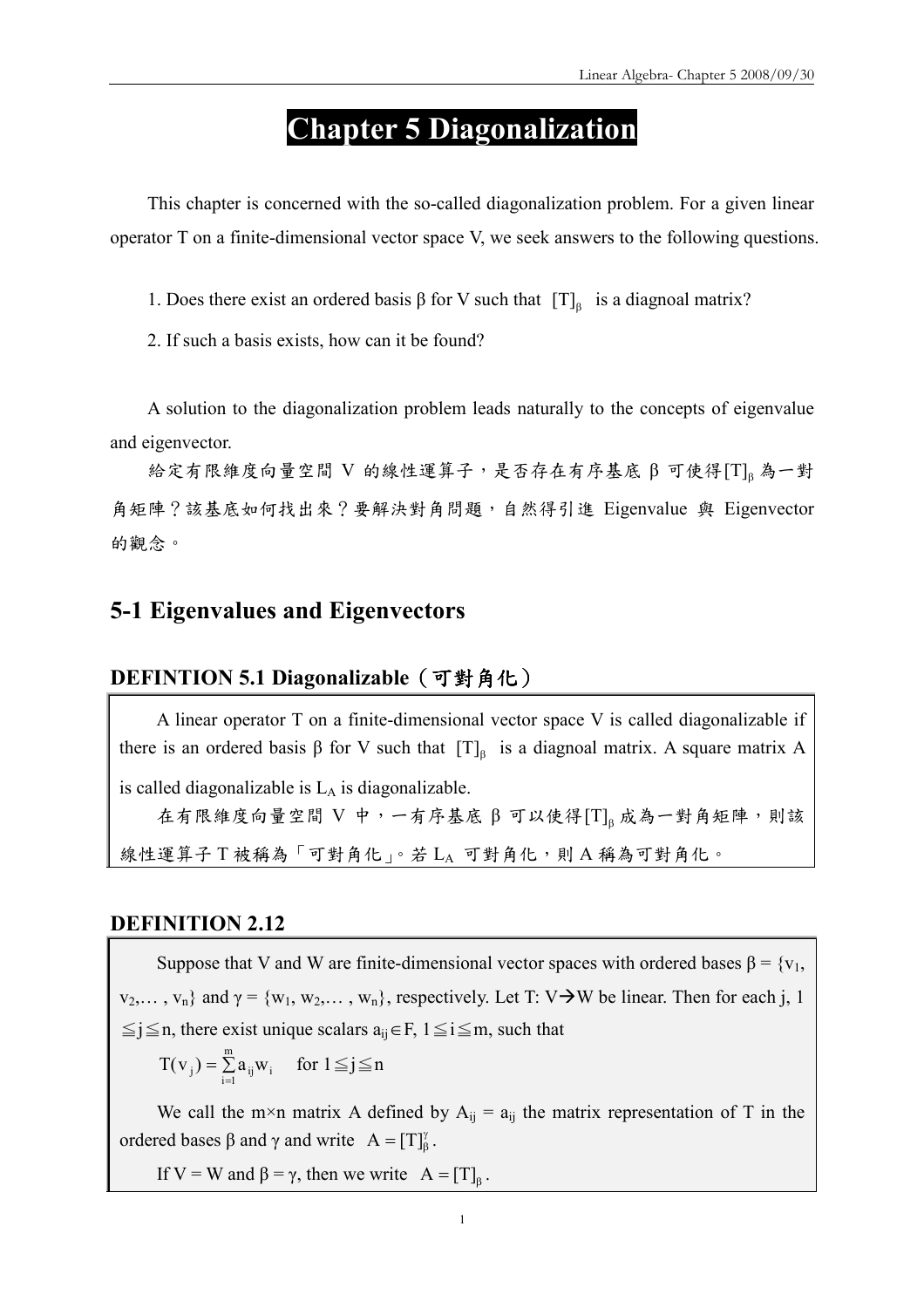設 V 與 W 分別為有限維度的向量空間, β = {v<sub>1</sub>, v<sub>2</sub>,..., v<sub>n</sub>}與 γ = {w<sub>1</sub>, w<sub>2</sub>,...,  $\mathsf{w_n}\}$ 分別為  $\mathsf{V}$  與  $\mathsf{W}$  的有序基底, 且 T:  $\mathsf{V}\boldsymbol{\rightarrow}\mathsf{W}$  為  $\mathsf{V}$  映至  $\mathsf{W}$  的線性轉換。

對每一個 j (1≦j≦n)而言,存在唯一的純量 a<sub>ij</sub> ∈F (1≦i≦m),使得  $=\sum_{i=1}$ m  $T(v_j) = \sum_{i=1}^{\infty} a_{ij}w_i$  .

將 m×n 的矩陣 A 定義為 Aij = aij, 並稱呼 A 為線性轉換 T 的矩陣表達方式。在  $V$  與  $W$  分別以β 與 γ作為有序基底下,A 可註記為 A = [T] $^{\gamma}_{\beta}$ 。

 $\sharp$  V = W 且 β = γ, 則 A = [T]<sub>β</sub> ·

提示: $T(v_j) = \sum_{i=1}^n$ m  $T({\rm v}_{\rm j})$  =  $\sum\limits_{\rm i=1}^{\rm }\!{\rm a}_{\rm ij}$ w $_{\rm i}$  為「將  ${\rm v}_{\rm j}$  的像  $T({\rm v}_{\rm j})$ 表達成有序基底 γ 的線性組合 」。

We want to determine when a linear operator T on a finite-dimensional vector space V is diagonalizable and, if so, how to obtain an ordered basis  $\beta = \{v_1, v_2, \dots, v_n\}$  for V such that [T]<sub> $\beta$ </sub> is a dignoal matrix. If  $D = [T]_{\beta}$  is a dignoal matrix, then for each vector  $v_j \in \beta$ , we have

$$
T(v_j) = \sum_{i=1}^{n} D_{ij} v_i = D_{jj} v_j = \lambda_j v_j \quad \text{where} \quad \lambda_j = D_{jj}.
$$

Conversely, if  $\beta = \{v_1, v_2, \dots, v_n\}$  is an ordered basis for V such that  $T(v_i) = \lambda_i v_i$  for some scalars  $\lambda_1, \lambda_2, \ldots, \lambda_n$ , then clearly

 $\overline{\phantom{a}}$  $\overline{\phantom{a}}$  $\overline{\phantom{a}}$  $\overline{\phantom{a}}$ J  $\backslash$  $\overline{\phantom{a}}$  $\mathbf{r}$  $\mathbf{r}$  $\mathsf{I}$  $\setminus$ ſ λ λ λ  $\beta = \begin{bmatrix} 0 & \lambda_2 \\ 1 & \lambda_1 \end{bmatrix}$ n 1  $0 \t 0 \t ...$  $: \mathbb{R}^3 \times \mathbb{R}^3 \rightarrow \mathbb{R}^3$  $0 \quad \lambda_2 \quad ... \quad :$ 0 ... 0  $[T]$ 

當有限維度向量空間 V 內的線性運算子 T 可以對角化時,如何找到有序基底 β =  ${v_1, v_2,..., v_n}$ ?可以使得 $[T]_0$ 成為對角矩陣。

若 D =  $[T]_β$  為對角矩陣,則對於每一向量 vj∈β 而言,  $j_i$   $\mathbf{v}_j$  j  $\mathbf{v}_j$ n  $i = 1$  $T(v_j) = \sum_{i=1} D_{ij} v_i = D_{jj} v_j = \lambda_j v_j$ where  $\lambda_j = D_{jj}$  (將 vj 的運算結果 T(vj)表達成有序基底 β 的線性組合)。

反之,若 β= {v<sub>1</sub>, v<sub>2</sub>,..., v<sub>n</sub>} 為 V的有ဲ,基成,満及 T(v<sub>j</sub>) = 
$$
λ_j v_j
$$
,則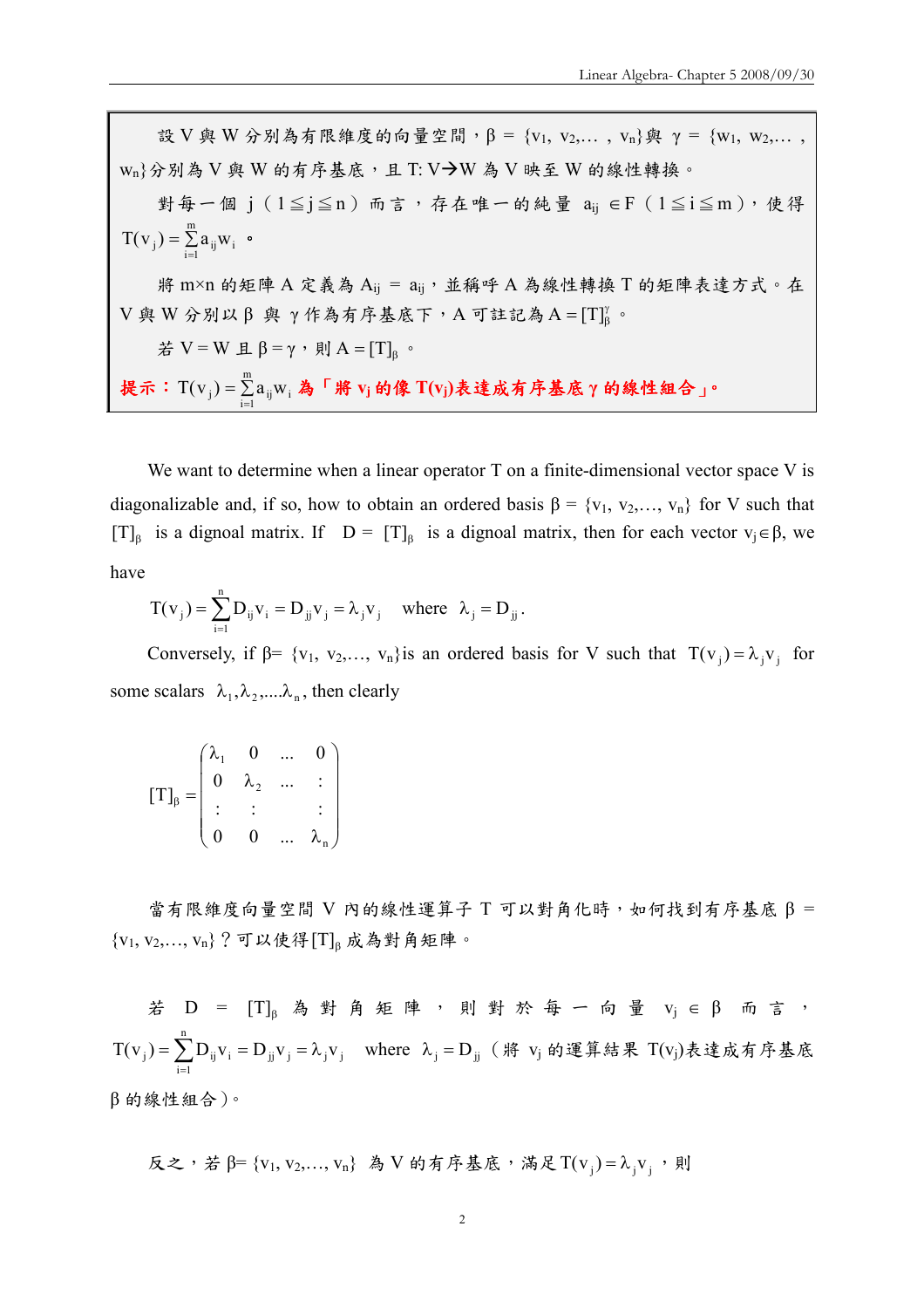$$
[\mathrm{T}]_{\beta} = \begin{pmatrix} \lambda_1 & 0 & \dots & 0 \\ 0 & \lambda_2 & \dots & \vdots \\ \vdots & \vdots & & \vdots \\ 0 & 0 & \dots & \lambda_n \end{pmatrix} \quad (\text{X} \land \text{A} \land \text{A} \land \text{A} \land \text{A} \land \text{B} \land \text{C} \land \text{C} \land \text{C} \land \text{C} \land \text{C} \land \text{C} \land \text{C} \land \text{C} \land \text{C} \land \text{C} \land \text{C} \land \text{C} \land \text{C} \land \text{C} \land \text{C} \land \text{C} \land \text{C} \land \text{C} \land \text{C} \land \text{C} \land \text{C} \land \text{C} \land \text{C} \land \text{C} \land \text{C} \land \text{C} \land \text{C} \land \text{C} \land \text{C} \land \text{C} \land \text{C} \land \text{C} \land \text{C} \land \text{C} \land \text{C} \land \text{C} \land \text{C} \land \text{C} \land \text{C} \land \text{C} \land \text{C} \land \text{C} \land \text{C} \land \text{C} \land \text{C} \land \text{C} \land \text{C} \land \text{C} \land \text{C} \land \text{C} \land \text{C} \land \text{C} \land \text{C} \land \text{C} \land \text{C} \land \text{C} \land \text{C} \land \text{C} \land \text{C} \land \text{C} \land \text{C} \land \text{C} \land \text{C} \land \text{C} \land \text{C} \land \text{C} \land \text{C} \land \text{C} \land \text{C} \land \text{C} \land \text{C} \land \text{C} \land \text{C} \land \text{C} \land \text{C} \land \text{C} \land \text{C} \land \text{C} \land \text{C} \land \text{C} \land \text{C} \land \text{C} \land \text{C} \land \text{C} \land \text{C} \land \text{C} \land \text{C} \land \text{C} \land
$$

D =  $[T]_β$  = Definition 2.12 的 A,相當於 Definition 2.12 的 V = W 且 β = γ。

#### DEFINTION 5.2 Eigenvectors & Eigenvalues (固有向量與固有值)

Let T be a linear operator on a vector space V. A nonzero vector  $v \in V$  is called an eigenvector of T if there exists a scalar  $\lambda$  such that T(v)=  $\lambda v$ . The scalar  $\lambda$  is called the eigenvalues corresponding to the eigenvector v.

令 T 為向量空間 V 中的線性運算子,對 V 中任一非零向量 v 而言,若存在純量  $\lambda$  使得 T(v)=  $\lambda$ v , 則稱 v 為 T 的 Eigenvector (固有向量), λ 為對應 v 的 Eigenvalue (固有值)。

Let A be in  $M_{n \times n}(F)$ . A nonzero vector  $v \in F^n$  is called an eigenvector of A if v is an eigenvector of L<sub>A</sub>; that is, if Av =  $\lambda$ v for some scalar  $\lambda$ . The scalar  $\lambda$  is called the eigenvalue corresponding to the eigenvector v.

 $\diamondsuit$  A ∈ M<sub>n×n</sub>(F),對屬於 F<sup>n</sup> 的非零向量 v 而言, 若 v 是 LA 的 Eigenvector,則 v 稱為 A 的 Eigenvector。若純量 λ,滿足 Av = λv,則 λ 稱為對應於 Eigenvector v 的 Eigenvalue。

Characteristic vector  $\equiv$  Proper vector  $\equiv$  Eigenvector. Characteristic value  $\equiv$  Proper value  $\equiv$  Eigenvalue.

#### Theorem 5.1

A linear operator T on a finite-dimensional vector space V is diagonalizable if and only if there exits an ordered basis β for V consisting of eigenvectors of T. Furthermore, if T is diagonalizable,  $\beta = \{v_1, v_2, \ldots, v_n\}$  is an ordered basis of eigenvectors of T, and D = [T]<sub>β</sub>, then D is a diagonal matrix and D<sub>jj</sub> is the eigenvalue corresponding to v<sub>j</sub> for  $1 \le j \le n$ . 在有限維度向量空間 V 的線性運算子 T 為可對角化,其「IF AND ONLY IF」條

件為 V 內存在有序基底 β 且該基底係由 T 的 Eigenvectors 所組成。再者,若線性運 算子 T 為可對角化, $β = {v_1,v_2,...,v_n}$ 是 T 的 Eigenvectors 所組成的有序基底,且 D =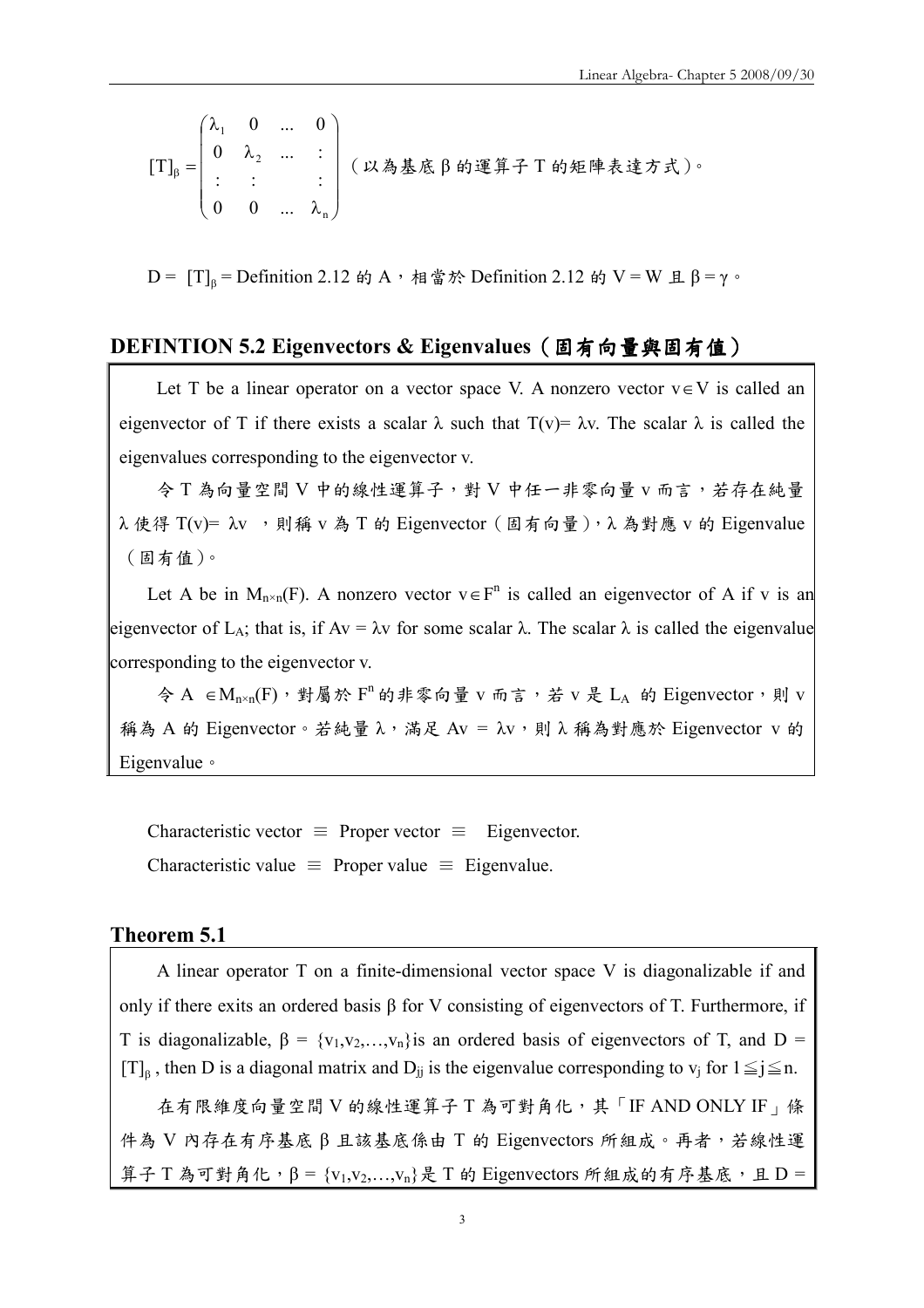[T] $_{\beta}$ ,則 D 是一對角化矩陣且 D $_{jj}$  (對角矩陣的元素)為對應 Eigenvectors v<sub>j</sub> 的 Eigenvalues。

To diagonalize a matrix or a linear operator is to find a basis of eigenvectors and the corresponding eigenvalues.

要將矩陣或線性運算子對角化,則必須找出該矩陣或線性運算子的 Eigenvectors 與 Eigenvalues。

#### EXAMPLE 1

Let 
$$
A = \begin{pmatrix} 1 & 3 \ 4 & 2 \end{pmatrix}
$$
,  $v_1 = \begin{pmatrix} 1 \ -1 \end{pmatrix}$ , and  $v_2 = \begin{pmatrix} 3 \ 4 \end{pmatrix}$ .  
\nSince  $L_A(v_1) = \begin{pmatrix} 1 & 3 \ 4 & 2 \end{pmatrix} \begin{pmatrix} 1 \ -1 \end{pmatrix} = \begin{pmatrix} -2 \ 2 \end{pmatrix} = -2 \begin{pmatrix} 1 \ -1 \end{pmatrix} = -2v_1$ ,  $v_1$  is an eigenvector of  $L_A$ ,

and hence of A.

Here  $\lambda_1 = -2$  is the eigenvalue corresponding to  $v_1$ .

 $v_1 \not\in L_A$  的 eigenvector。

 $λ_1 = -2$  是對應  $v_1$  的 eigenvalue。

Furthermore,  $L_A(v_2) = \begin{vmatrix} 1 & 2 \ 1 & 2 \end{vmatrix} = \begin{vmatrix} 2 & 2 \ 2 & 2 \end{vmatrix} = 5 \begin{vmatrix} 2 & 2 \ 1 & 2 \end{vmatrix} = 5v_2$ 4 3 5 20 15 4 3 4 2 1 3  $L_A(v_2) = \begin{vmatrix} 1 & 2 \ 4 & 2 \end{vmatrix} = \begin{vmatrix} 1 & 2 \ 20 & 1 \end{vmatrix} = 5 \begin{vmatrix} 2 \ 4 \end{vmatrix} =$  $\bigg)$  $\setminus$  $\overline{\phantom{a}}$  $\setminus$  $=5$  $\bigg)$  $\setminus$  $\overline{\phantom{a}}$  $\setminus$  $=$  $\bigg)$  $\setminus$  $\overline{\phantom{a}}$  $\setminus$ ſ  $\overline{\phantom{a}}$ J  $\backslash$  $\overline{\phantom{a}}$  $\setminus$  $=\begin{pmatrix} 1 & 3 \\ 1 & 2 \end{pmatrix} \begin{pmatrix} 3 \\ 4 \end{pmatrix} = \begin{pmatrix} 15 \\ 20 \end{pmatrix} = 5 \begin{pmatrix} 3 \\ 4 \end{pmatrix} = 5v_2$  and so  $v_2$  is an eigenvector

of L<sub>A</sub>, and hence of A, with the corresponding to eigenvalue  $\lambda_2 = 5$ .

 $v_2$ 是 L<sub>A</sub> 的 eigenvector。

 $\lambda_2$  = -2 是對應 v<sub>2</sub> 的 eigenvalue。

Note that  $\beta = \{v_1, v_2\}$  is an ordered basis of  $R^2$  consisting of eigenvector of both of A and  $L_A$ , and therefore A and  $L_A$  are diagonalizable.

基底 β 由 Eigenvector  $v_1$  與  $v_2$  組成。

Moreover, by Theorem 5.1,

$$
\left| L_A \right|_{\beta} = \begin{pmatrix} -2 & 0 \\ 0 & 5 \end{pmatrix} \text{ ($\frac{1}{2}$$\frac{1}{2}$$\frac{1}{2}$$\frac{1}{2}$$\frac{1}{2}$$\frac{1}{2}$$\frac{1}{2}$$\frac{1}{2}$$\frac{1}{2}$$\frac{1}{2}$$\frac{1}{2}$$\frac{1}{2}$$\frac{1}{2}$$\frac{1}{2}$$\frac{1}{2}$$\frac{1}{2}$$\frac{1}{2}$$\frac{1}{2}$$\frac{1}{2}$$\frac{1}{2}$$\frac{1}{2}$$\frac{1}{2}$$\frac{1}{2}$$\frac{1}{2}$$\frac{1}{2}$$\frac{1}{2}$$\frac{1}{2}$$\frac{1}{2}$$\frac{1}{2}$$\frac{1}{2}$$\frac{1}{2}$$\frac{1}{2}$$\frac{1}{2}$$\frac{1}{2}$$\frac{1}{2}$$\frac{1}{2}$$\frac{1}{2}$$\frac{1}{2}$$\frac{1}{2}$$\frac{1}{2}$$\frac{1}{2}$$\frac{1}{2}$$\frac{1}{2}$$\frac{1}{2}$$\frac{1}{2}$$\frac{1}{2}$$\frac{1}{2}$$\frac{1}{2}$$\frac{1}{2}$$\frac{1}{2}$$\frac{1}{2}$$\frac{1}{2}$$\frac{1}{2}$$\frac{1}{2}$$\frac{1}{2}$$\frac{1}{2}$$\frac{1}{2}$$\frac{1}{2}$$\frac{1}{2}$$\frac{1}{2}$$\frac{1}{2}$$\frac{1}{2}$$\frac{1}{2}$$\frac{1}{2}$$\frac{1}{2}$$\frac{1}{2}$$\frac{1}{2}$$\frac{1}{2}$$\frac{1}{2}$$\frac{1}{2}$$\frac{1}{2}$$\frac{1}{2}$$\frac{1}{2}$$\frac{1}{2}$$\frac{1}{2}$$\frac{1}{2}$$\frac{1}{2}$$\frac{1}{2}$$\frac{1}{2}$$\frac{1}{2}$$\frac{1}{2}$$\frac{1}{2}$$\frac{1}{2}$$\frac{1}{2}$$\frac{1}{2}$$\frac{1}{2}$$\frac{1}{2}$$\frac{1}{2}$$\frac{1}{2}$$\frac{1}{2}$$\frac{1}{2}$$\frac{1}{2}$$\frac{1}{2}$$\frac{1}{2}$$\frac{1}{2}$$\frac{1}{2}$$\frac{1}{2}$$\frac{1}{2}$$\frac{1}{2}$$\frac{1}{2}$$\frac{1}{2}$$\frac{1}{2}$$\frac{1}{2
$$

#### EXAMPLE 2

Let T be the linear operator on  $R^2$  that rotates each vector in the plane through an angle of  $\pi/2$ . It is clear geometrically that for any nonzero vector v, the vector v and  $T(v)$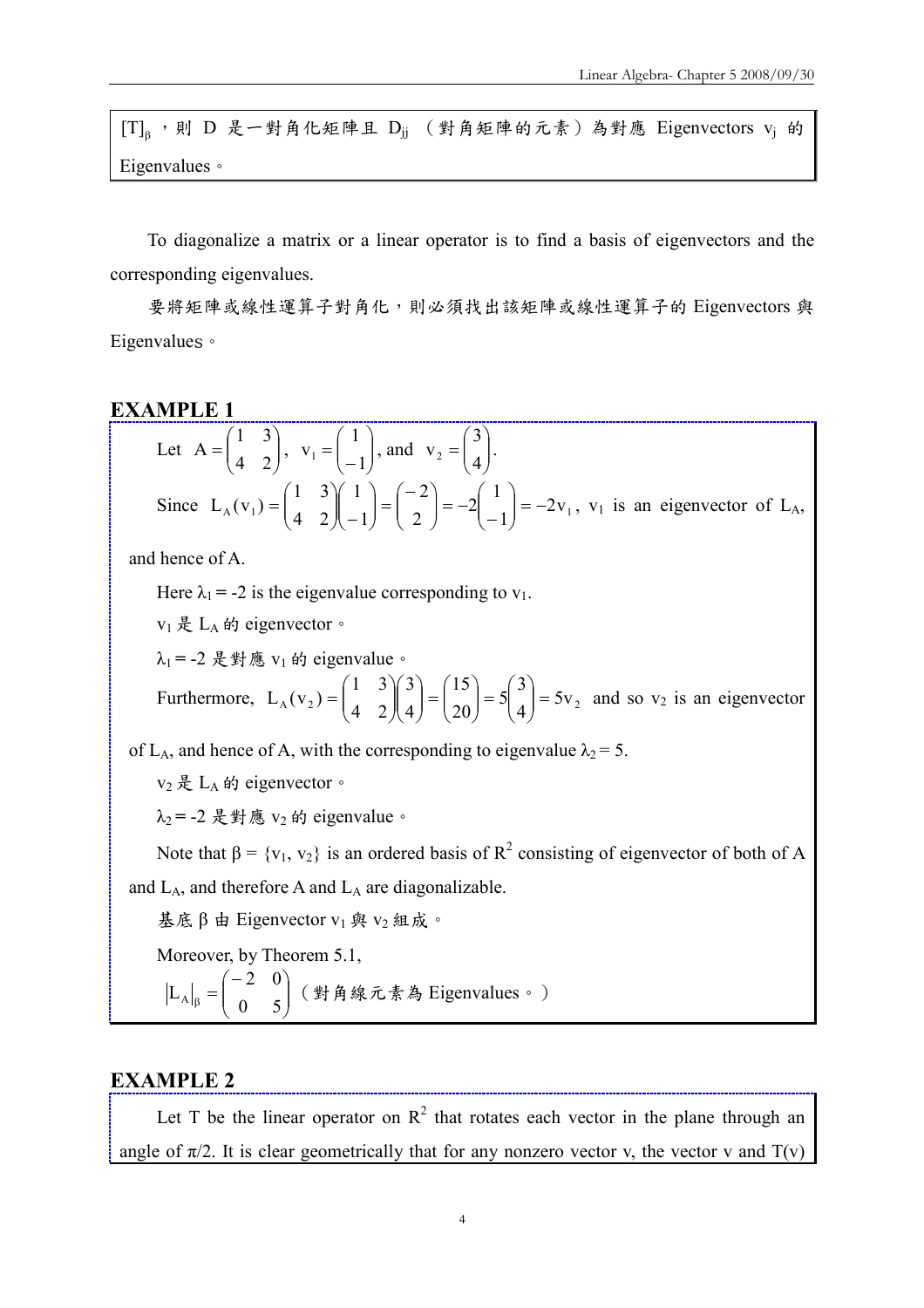are not collinear; hence  $T(v)$  is not a multiple of v. Therefore T has no eigenvectors and, consequently, no eigenvalues. Thus there exist operators (and matrices) with no eigenvalues or eigenvectors. Of course, such operators and matrices are not diagonalizable.

 $\text{T}$  是  $\text{R}^2$  的線性運算子,該運算子係將平面上的每一個向量旋轉  $\pi$ /2。對任何非 零向量 v 而言, 經過線性運算子 T 處理後 v 與 T(v)不共線, T(v)也不是 v 的倍數, 因此 T 沒有 Eigenvector 也沒有 Eigenvalue。這種沒有 Eigenvector 與 Eigenvalue 的運 算子或矩陣,當然也就不可對角化。

In order to obtain a basis of eigenvectors for a matrix (or a linear operator), we need to be able to determine its eigenvalues and eigenvectors. The following theorem gives us a method for computing eigenvalues.

為了求矩陣或線性運算子的 Eigenvector 所組成的基底,必須求該矩陣或線性運 算子的 Eigenvectors 與 Eigenvalues。

#### Theorem 5.2

Let  $A \in M_{n \times n}(F)$ . Then a scalar  $\lambda$  is an eigenvalue of A if and only if det  $(A - \lambda I_n) = 0$ .  $\hat{\varphi}$  A  $\in$   $M_{n\times n}(F)$ , 則  $\lambda$  是 A 的 Eigenvalue 的 「若且唯若」條件為 det  $(A-\lambda I_n)$  =  $0<sup>°</sup>$ 

#### 【Proof】

A scalar  $\lambda$  is an eigenvalue of A if and only if there exists a nonzero vector  $v \in F$  such that Av = λv, that is  $(A - \lambda I_n)$  v = 0. (存在非零的向量 v。)

This is true if and only if  $A - \lambda I_n$  is not invertible.

 $\rightarrow$  Equivalent to say det  $(A-\lambda I_n) = 0$ .

#### Corollary 矩陣可逆與行列式的關係

A matrix  $A \in M_{n \times n}(F)$  is invertible if and only if det(A)  $\neq 0$ . Furthermore, if A is invertible, then  $det(A^{-1}) =$ det(A)  $\frac{1}{\sqrt{11}}$ .  $\diamondsuit$  A∈M<sub>n×n</sub>(F) 且為可逆的『若且唯若』條件為 det(A) ≠ 0。再者, 若 A 可 逆,則 det $(A^{-1}) =$ det(A)  $\frac{1}{\cdots}$  .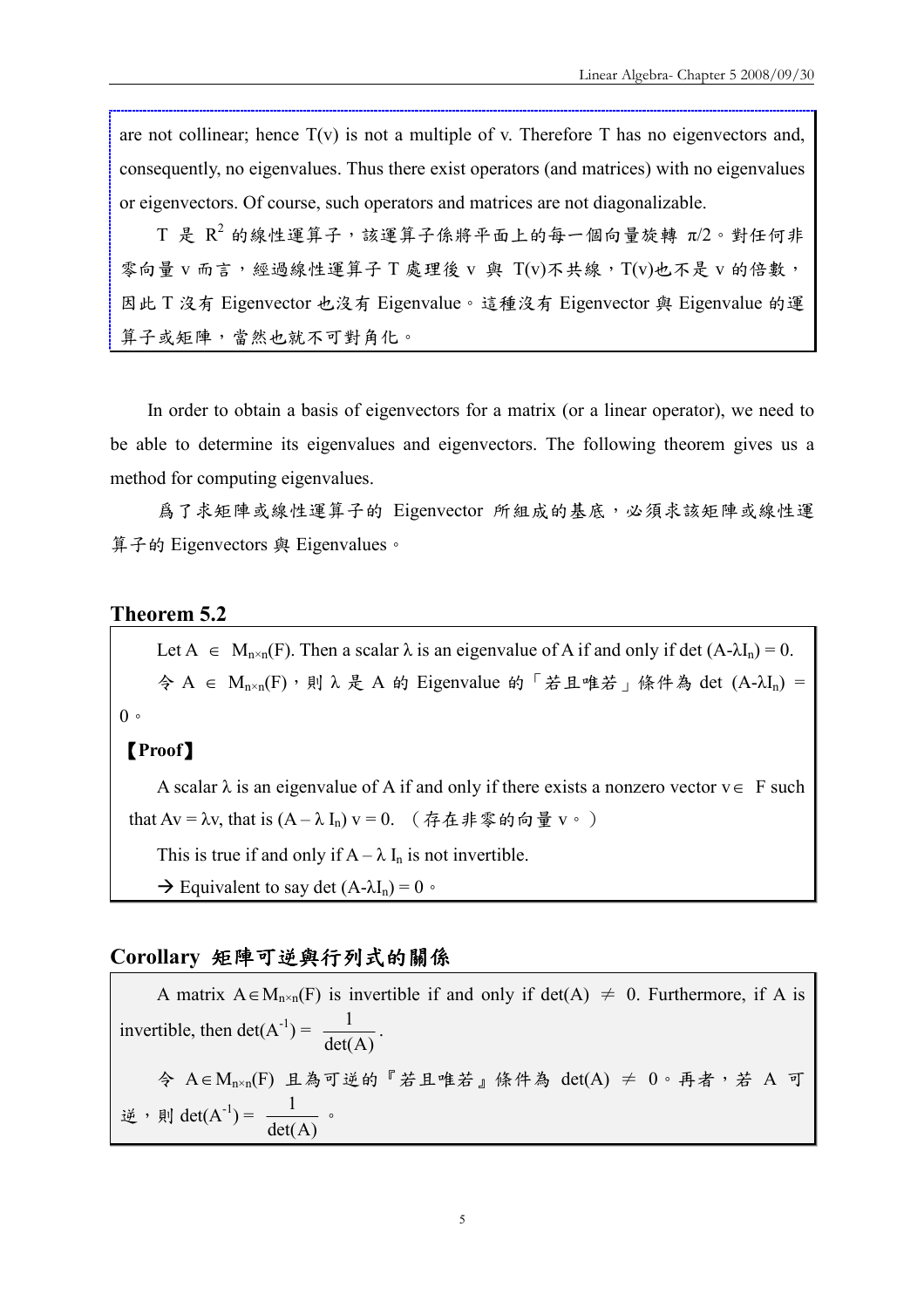#### DEFINTION 5.3 Characteristic polynomial

Let  $A \in M_{n \times n}(F)$ . The polynomial  $f(t) = det (A - tI_n)$  is called the characteristic polynomial of A.

 $\hat{\varphi}$  A ∈ M<sub>n×n</sub>(F),則多項式 f(t) = det (A - tI<sub>n</sub>)稱為 A 的特徵多項式。

Theorem 5.2 states that the eigenvalues of a matrix are the zeros of its characteristic polynomial.

依據 Theorem 5.2 的敘述: 矩陣的 Eigenvalues 為該矩陣特徵多項式的根。

#### EXAMPLE 4

To find the eigenvalues of  $M_{2\times2}(R)$ 4 1 1 1  $A = \begin{pmatrix} 1 & 1 \\ 4 & 1 \end{pmatrix} \in M_{2\times 2}$ J  $\setminus$  $\overline{\phantom{a}}$  $\setminus$  $=$ 

We compute its characteristic polynomial:

$$
\det(A - tI_2) = \det\begin{pmatrix} 1 - t & 1 \\ 4 & 1 - t \end{pmatrix} = t^2 - 2t + 3 = (t - 3)(t + 1)
$$

The eigenvalues of A are 3 and -1.

#### DEFINTION 5.4 Characteristic polynomial

Let T be a linear operator on an n-dimensional vector space V with ordered basis β. We define the characteristic polynomial  $f(t)$  of T to be the characteristic polynomial of  $A =$ [T]<sub> $\beta$ </sub>. That is f(t) = det (A-tI<sub>n</sub>).

令 T 為 n 維向量空間 V 的線性運算子,該向量空間的有序基底為 β。T 的特徵 多項式即為 A =  $[T]_p$  的特徵多項式。即 f(t) = det (A - tIn)。

If T is a linear operator on a finite-dimensional vector space V and  $\beta$  is an ordered basis for V, then  $\lambda$  is eigenvalue of T if and only if  $\lambda$  is an eigenvalue of  $[T]_{\beta}$ . We often denote the characteristic polynomial of an operator T by det(T-tI).

若 T 為有限維度向量空間 V 的線性運算子,β 為 V 的有序基底,則 λ 為 T 的 Eigenvalue 的「若且唯若」條件為λ是[T]β 的 Eigenvalue。我們經常將 T 的特徵多項式 表達成為 det (T - tI)。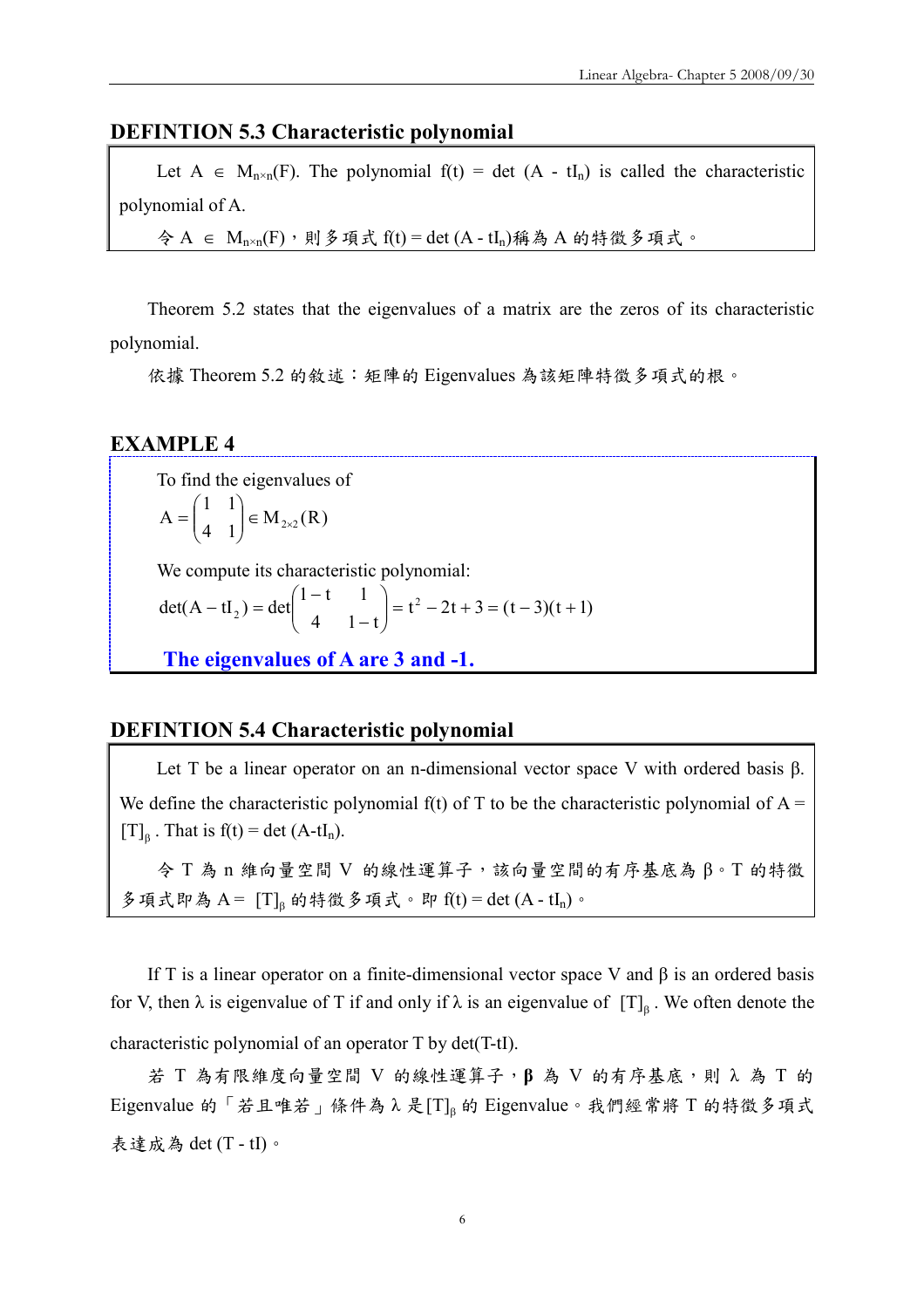#### EXAMPLE 5

Let T be the linear operator on P<sub>2</sub>(R) defined by  $T(f(x)) = f(x)+(x+1)f'(x)$ , let β be the standard ordered basis for P<sub>2</sub>(R), and let  $A = [T]_p$ . Then

有序基底 β = {1, x, x<sup>2</sup>}</sub>, 因  $T(1) = 1 = 1 \cdot 1 + 0 \cdot x + 0 \cdot x^2$  $T(x) = 1+2x = 1 \cdot 1 + 2 \cdot x + 0 \cdot x^2$  $T(x^2) = 0 + 2x + 3x^2 = 0 \cdot 1 + 2 \cdot x + 3 \cdot x^2$ 所以  $\overline{\phantom{a}}$  $\overline{\phantom{a}}$  $\overline{\phantom{a}}$ J  $\backslash$  $\mathsf{I}$  $\mathsf{I}$  $\mathbf{r}$  $\setminus$ ſ = 0 0 3 0 2 2 1 1 0  $A = \begin{pmatrix} 0 & 2 & 2 \end{pmatrix} = [\text{T}]_B$ The characteristic polynomial of T is ... =  $-(t-1)(t-2)(t-3)$ 0  $0 \t 3-t$ 0 2 - t 2  $1 - t$  1 0 det(A - tI<sub>3</sub>) =  $\begin{vmatrix} 0 & 2-t & 2 \end{vmatrix}$  = ... = -(t-1)(t-2)(t- $\overline{\phantom{a}}$  $\overline{\phantom{a}}$  $\overline{\phantom{a}}$ J  $\backslash$  $\mathsf{I}$  $\mathsf{I}$  $\mathbf{r}$  $\setminus$ ſ − − −  $-\mathrm{tI}_{3}$ ) = 此為 T 的特徵多項式,解出特徵多項式的根,即為 T 的 Eigenvalues。 Hence  $\lambda$  is an eigenvalue of T (or A) if and only if  $\lambda = 1, 2,$  or 3.

#### Theorem 5.3

Let  $A \in M_{n \times n}(F)$ .

- (a) The characteristic polynomial of A is a polynomial of degree n with leading coefficient  $(-1)^n$ .
- (b) A has at most n distinct eigenvalues.

$$
\diamondq A \in M_{n \times n}(F) \cdot \text{H}
$$

- (a) A 的特徵多項式是一個 n 階的多項式且其領導係數為(-1)<sup>n</sup>。
- (b)A 最多有 n 個相異的 Eigenvalues。

#### Theorem 5.4

Let T be the linear operator on a vector space V, and let  $\lambda$  be an eigenvalue of T. A vector  $v \in F$  is an eigenvector of T corresponding to  $\lambda$  if and only if  $v \neq 0$  and  $v \in$  $N(T - \lambda I)$ .

令 T 為向量空間 V 的線性運算子,且 λ 是 T 的 Eigenvalue,有一個屬於 F 的向 量 v(v ∈ F)是 T 對應於 λ 的 Eigenvector,則其「若且唯若」條件為 v ≠ 0 且 v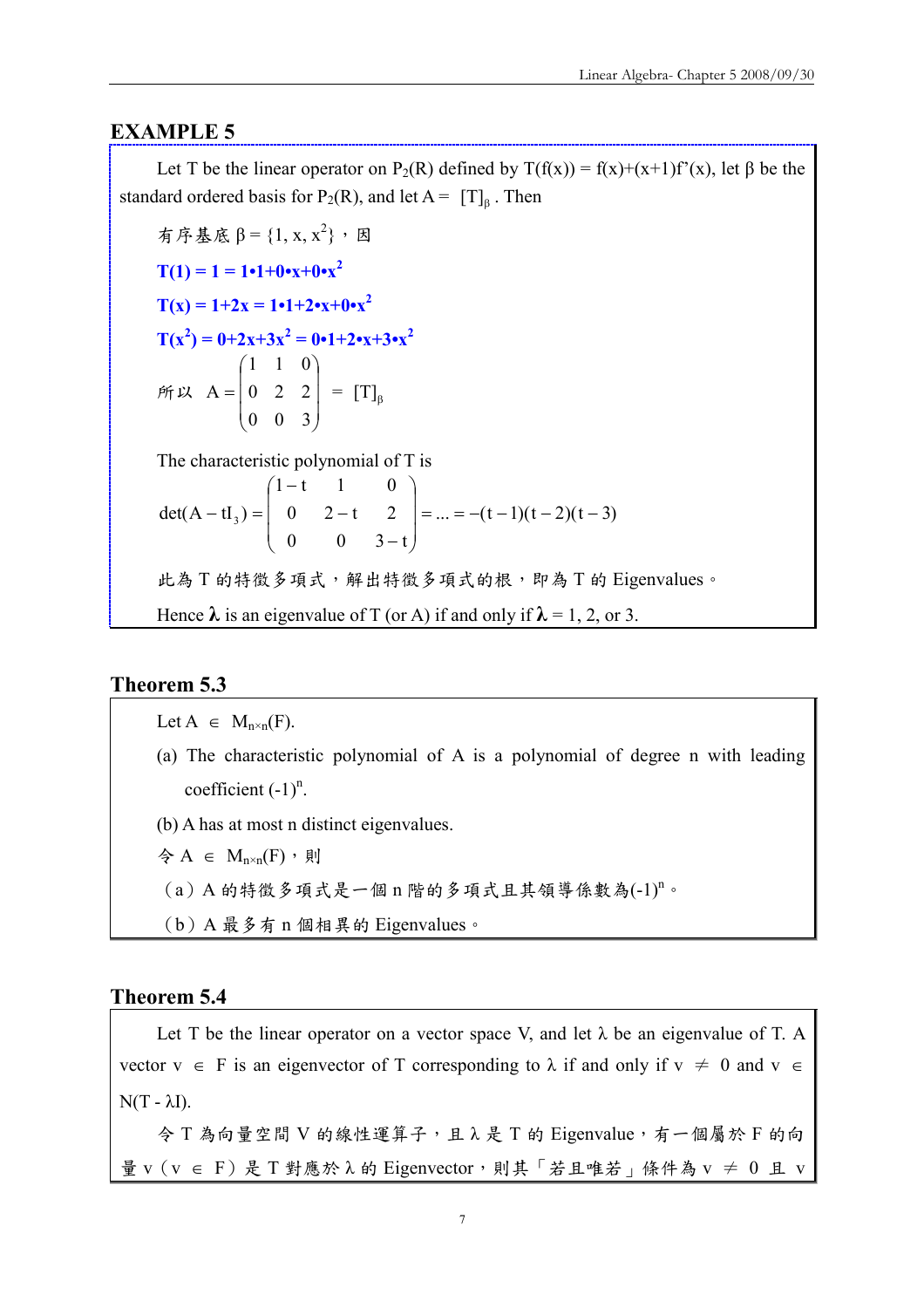$\in N(T - \lambda I)$ 

 $v \neq 0$  and  $v \in N(T - \lambda I)$ : The eigenvectors of T corresponding to the eigenvalues  $\lambda$ are the nonzero vectors in the null space of  $T - \lambda I$ .

「v ≠ 0 & v ∈ N(T - λI)」表示:對應 Eigenvalue λ 的 Eigenvectors v 為 T – λI 的零核空間(Null space)內的非零向量。

 $N(T - \lambda I) = \{v \in V: T(v) = 0\}$ 

#### DEFINTION 2.7 Null space or Kernel

Let V and W be vector space, and let T:  $V \rightarrow W$  be linear. We define the null space (or kernel) N(T) of T to be the set of all vectors x in V such that  $T(x) = 0$ ; that is, N(T) =  ${x \in V: T(x) = 0}.$ 

 $V$ 與 W 為向量空間,且 T:  $V\rightarrow W$ 為線性轉換。定義線性轉換 T 的 Null space 為  $V$  內所有滿足  $T(x) = 0$  的向量 x 所形成的集合,註記為  $N(T) \cdot N$ ull space 的元素 x 經 線性轉換 T轉換後所對應的「像」為 0,意即 T(x) = 0。Null space 内的元素的「像 」皆為 0。

註:T 的 NULL SPACE 是 V 內「T(x) = 0」的元素所形成的集合,「定義域 V」這一端 的子集合。

#### EXAMPLE 6

To find all the eigenvectors of the matrix.

$$
A = \begin{pmatrix} 1 & 1 \\ 4 & 1 \end{pmatrix} \in M_{2\times 2}(R)
$$
 in Example 4, recall that A has two eigenvalues,  $\lambda_1 = 3$  and  $\lambda_2 =$ 

-1.

由 EXAMPLE 4 得知, 矩陣 A 的 Eigenvalues 為  $\lambda_1 = 3 \cdot \lambda_2 = -1$ 。

We begin by finding all the eigenvectors corresponding to  $\lambda_1 = 3$ .

Let 
$$
B_1 = A - \lambda_1 I = \begin{pmatrix} 1 & 1 \\ 4 & 1 \end{pmatrix} - \begin{pmatrix} 3 & 0 \\ 0 & 3 \end{pmatrix} = \begin{pmatrix} -2 & 1 \\ 4 & -2 \end{pmatrix}
$$
.  
\nThen  $x = \begin{pmatrix} x_1 \\ x_2 \end{pmatrix} \in R^2$  is an eigenvector corresponding to  $\lambda_1 = 3$  if and only if  $x \neq 0$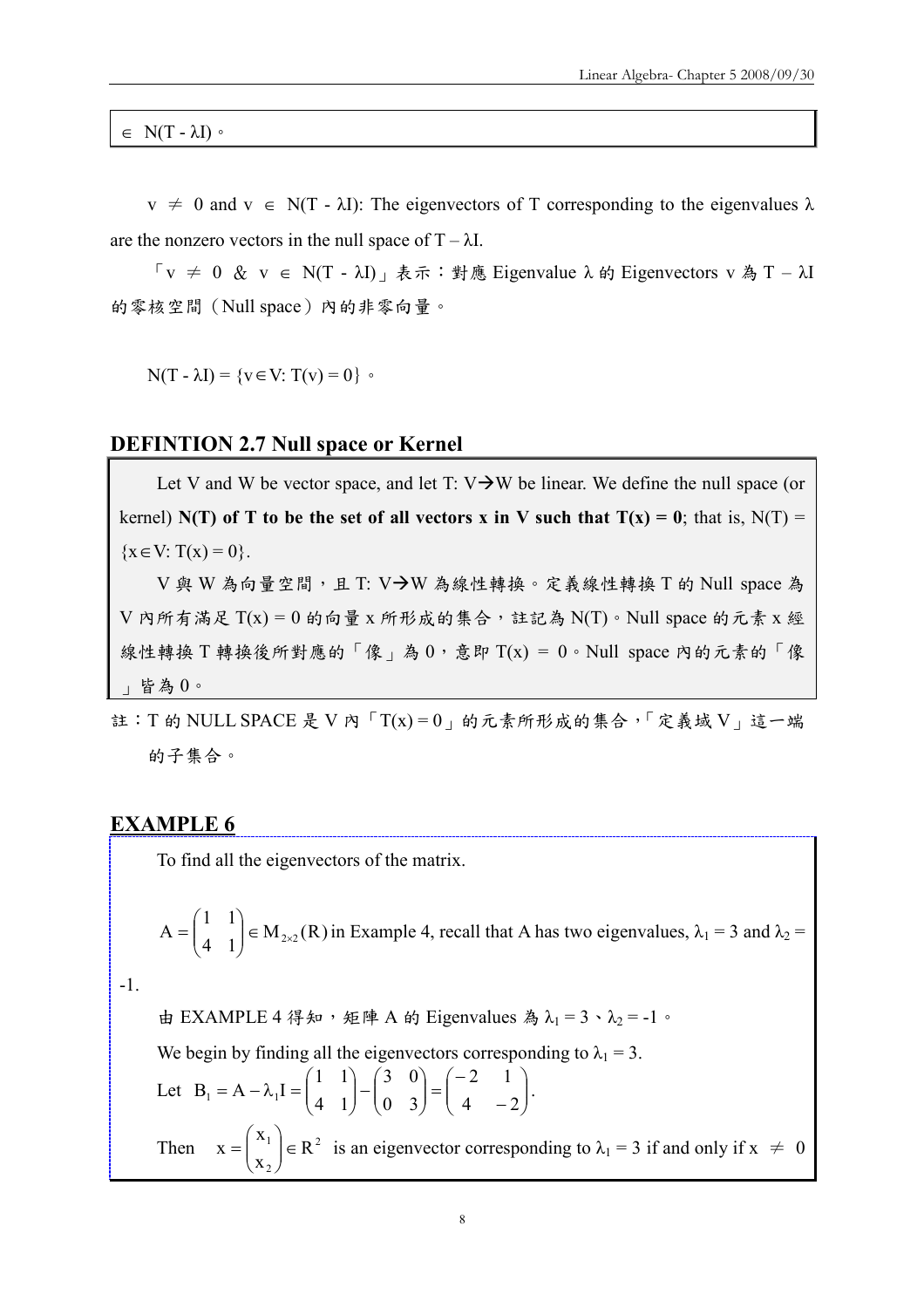and  $x \in N(L_{B1})$ ; that is,  $x \neq 0$  and

2

 $\setminus$ 

J

 $\overline{\mathcal{L}}$ 

$$
\begin{pmatrix} -2 & 1 \ 4 & -2 \ \end{pmatrix} \begin{pmatrix} x_1 \ x_2 \end{pmatrix} = \begin{pmatrix} -2x_1 + x_2 \ 4x_1 - 2x_2 \end{pmatrix} = \begin{pmatrix} 0 \ 0 \end{pmatrix}
$$

Clearly the set of all solutions to this equation is ,  $t \in R$  }. 1 t  $\left\{ \right.$  $\begin{matrix} \end{matrix}$ ⇃  $\int$  $t \in$  $\setminus$  $\overline{\phantom{a}}$ ſ

Hence x is an eigenvector corresponding to  $\lambda_1 = 3$  if and only if

$$
x = t \begin{pmatrix} 1 \\ 2 \end{pmatrix}
$$
 for some  $t \neq 0$ .

 $\int$ 

 $x \not\in \mathcal{H}$  對應  $\lambda_1 = 3$  的 Eigenvector。

Now suppose that x is an eigenvector of A corresponding to  $\lambda_2 = -1$ . Let  $\overline{\phantom{a}}$  $\bigg)$  $\setminus$  $\overline{\phantom{a}}$  $\setminus$  $=$  $\bigg)$  $\setminus$  $\overline{\phantom{a}}$  $\setminus$ ſ − − −  $\bigg)$  $\setminus$  $\overline{\phantom{a}}$  $\setminus$  $= A - \lambda_2 I =$ 4 2 2 1  $0 -1$ 1 0 4 1 1 1  $B_2 = A - \lambda_2 I = \begin{vmatrix} 1 & 1 \\ 1 & 1 \end{vmatrix} - \begin{vmatrix} 0 & 1 \\ 0 & 1 \end{vmatrix} = \begin{vmatrix} 1 & 1 \\ 1 & 2 \end{vmatrix}$ . Then  $x = \begin{vmatrix} 1 \\ 1 \end{vmatrix} \in N(L_{B_2})$ x x  $X = \begin{pmatrix} 1 \\ X_2 \end{pmatrix} \in N(L_{B_2})$  $\left| \begin{array}{c} 1 \\ \end{array} \right| \in$ J  $\setminus$  $\overline{\phantom{a}}$  $\setminus$  $=\binom{x_1}{\in}$   $\in$  N(L<sub>B<sub>2</sub></sub>) if and only if x is a solution to the system  $\overline{\phantom{a}}$  $\bigg)$  $\setminus$  $\overline{\phantom{a}}$  $\setminus$  $=$ J  $\setminus$  $\overline{\phantom{a}}$  $\setminus$ ſ + +  $\Big| =$ J  $\setminus$  $\overline{\phantom{a}}$  $\setminus$ ſ  $\overline{\phantom{a}}$  $\bigg)$  $\setminus$  $\overline{\phantom{a}}$  $\setminus$ ſ 0 0  $4x_1 + 2x$  $2x_1 + x$ x x 4 2 2 1  $1 + 2\lambda_2$  $1 + \Lambda_2$ 2 1

Hence

$$
N(L_{B_2}) = \left\{ t \begin{pmatrix} 1 \\ -2 \end{pmatrix}; t \in R \right\}
$$

Thus x is an eigenvector corresponding to  $\lambda_2 = -1$  if and only if

$$
x = t \begin{pmatrix} 1 \\ -2 \end{pmatrix}
$$
 for some  $t \neq 0$ .  
\n
$$
x \nleftrightarrow \mathbb{R} \nleftrightarrow \mathbb{R} \mathbb{A}_2 = -1 \nleftrightarrow
$$
 Eigenvector  
\nObserve that  $\begin{cases} \begin{pmatrix} 1 \\ 2 \end{pmatrix}, \begin{pmatrix} 1 \\ -2 \end{pmatrix} \end{cases}$  is a basis for  $R^2$  consisting of eigenvectors of A.  
\nThus L<sub>A</sub>, and hence A, is diagonalizable.  
\n $\begin{cases} \begin{pmatrix} 1 \\ 2 \end{pmatrix}, \begin{pmatrix} 1 \\ -2 \end{pmatrix} \end{cases} \nleftrightarrow \mathbb{R} \nleftrightarrow$   $R^2$   $\mathbb{A} \nleftrightarrow \mathbb{A} \nleftrightarrow \mathbb{B} \mathbb{A}$   
\n $\mathbb{B} \nleftrightarrow L_A$ ,  $\mathbb{B} \nleftrightarrow \mathbb{R} \nleftrightarrow \mathbb{B} \nleftrightarrow \mathbb{B} \nleftrightarrow \mathbb{B} \nleftrightarrow \mathbb{B} \nleftrightarrow \mathbb{B} \nleftrightarrow \mathbb{B} \nleftrightarrow \mathbb{B} \nleftrightarrow \mathbb{B} \nleftrightarrow \mathbb{B} \nleftrightarrow \mathbb{B} \nleftrightarrow \mathbb{B} \nleftrightarrow \mathbb{B} \nleftrightarrow \mathbb{B} \nleftrightarrow \mathbb{B} \nleftrightarrow \mathbb{B} \nleftrightarrow \mathbb{B} \nleftrightarrow \mathbb{B} \nleftrightarrow \mathbb{B} \nleftrightarrow \mathbb{B} \nleftrightarrow \mathbb{B} \nleftrightarrow \mathbb{B} \nleftrightarrow \mathbb{B} \nleftrightarrow \mathbb{B} \nleftrightarrow \mathbb{B} \nleftrightarrow \mathbb{B} \nleftrightarrow \mathbb{B} \nleftrightarrow \mathbb{B} \nleftrightarrow \mathbb{B} \nleftrightarrow \mathbb{B} \nleftrightarrow \mathbb{B} \nleftrightarrow \mathbb{B} \nleftrightarrow \mathbb{B} \nleftrightarrow \mathbb{B} \nleftrightarrow \mathbb{B} \nleftrightarrow \mathbb{B} \nleftrightarrow \mathbb{B} \nleftrightarrow \mathbb{B} \nleftrightarrow \mathbb{B} \nleftrightarrow \mathbb{B} \nleftrightarrow \mathbb{B} \nleftrightarrow \mathbb{B} \nleftrightarrow \mathbb{B} \nleftrightarrow \mathbb{B} \nleftrightarrow \mathbb{B} \nleftrightarrow \mathbb{B} \nleftrightarrow \mathbb{B} \nleftrightarrow \mathbb{B} \nleftrightarrow \mathbb{B} \nleftrightarrow \mathbb{B}$ 

Suppose that  $\beta$  is a basis for  $F^n$  consisting of eigenvectors of A. The corollary to Theorem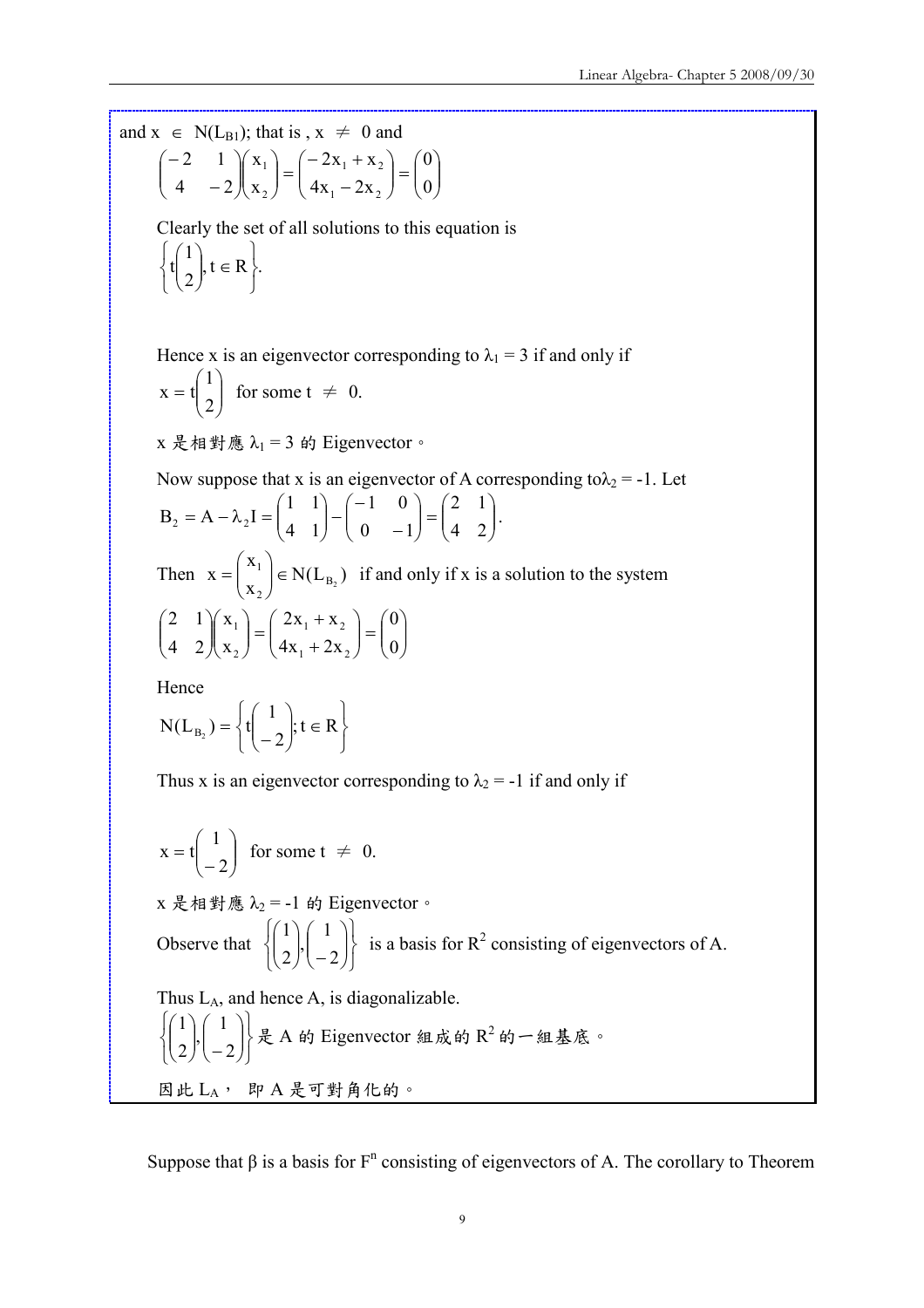2.23 assures us that if Q is the n×n matrix whose columns are the vectors in  $\beta$ , then  $Q^{-1}AQ$  is a diagonal matrix.

設 β 是 F<sup>n</sup> 的一組基底,由 A 的 Eigenvectors 所組成,由 Theorem 2.23 的 Collary 得知︰若 Q 為 n×n 的矩陣,且 Q 矩陣的行(Column)為 β 的向量,則 Q $^{\text{-}1}$ AQ 為一對 角矩陣。

In Example 6, for instance, if

$$
Q = \begin{pmatrix} 1 & 1 \\ 2 & -2 \end{pmatrix}
$$

Then

$$
Q^{-1}AQ = \begin{pmatrix} 3 & 0 \\ 0 & -1 \end{pmatrix}
$$

The diagonal entries of this matrix are the eigenvalues of A that correspond to the respective column of Q.

對角矩陣的對角線元素為 A 的 Eigenvalues,分別對應 Q 的行 (為 A 的 Eigenvector)。

#### Theorem 2.23

Let T be a linear operator on a finite-dimensional vector space V, and let β and β' be ordered bases for V. Suppose that Q is the change of coordinate matrix that changes  $\beta$ '– coordinates into β-coordinates. Then

 $[T]_{\beta'} = Q^{-1}[T]_{\beta} Q$  $_{\beta'} = Q^{-1}[T]_{\beta} Q$ .

T 為有限維度向量空間 V 的一個線性運算子,令 β 與 β'為有限維度空間向量 V 的兩個有序基底,且 Q 為由 β'座標系變換至 β 座標系的座標變換矩陣,則  $[T]_{\beta'} = Q^{-1}[T]_{\beta} Q$  $_{\beta'} = Q^{-1}[T]_{\beta} Q$  •

#### 【Proof】

Let I be the identity transformation on V. Then  $T = IT = TI$ ; hence, by Theorem 2.11,  $Q[T]_{\beta'} = [I]^{\beta}_{\beta'} [T]^{\beta'}_{\beta'} = [IT]^{\beta}_{\beta'} = [TI]^{\beta}_{\beta'} = [T]^{\beta}_{\beta} [I]^{\beta}_{\beta'} = [T]_{\beta} Q$ β β β β β β β β β β  $\mathbf{p}_{\beta} = [\mathbf{I}]^{\beta}_{\beta'}[\mathbf{T}]^{\beta'}_{\beta'} = [\mathbf{I}\mathbf{T}]^{\beta}_{\beta'} = [\mathbf{T}\mathbf{I}]^{\beta}_{\beta'} = [\mathbf{T}\mathbf{I}^{\beta}_{\beta'}[\mathbf{I}]^{\beta}_{\beta'} =$ Therefore  $[T]_{\beta} = Q^{-1}[T]_{\beta} Q$  $_{\beta'} = Q^-$ 令 I 是 V 上的單位轉換(Identity transformation Iv: V V by Iv(x) = x for all x∈V) , 則  $IT = TI = T$ 。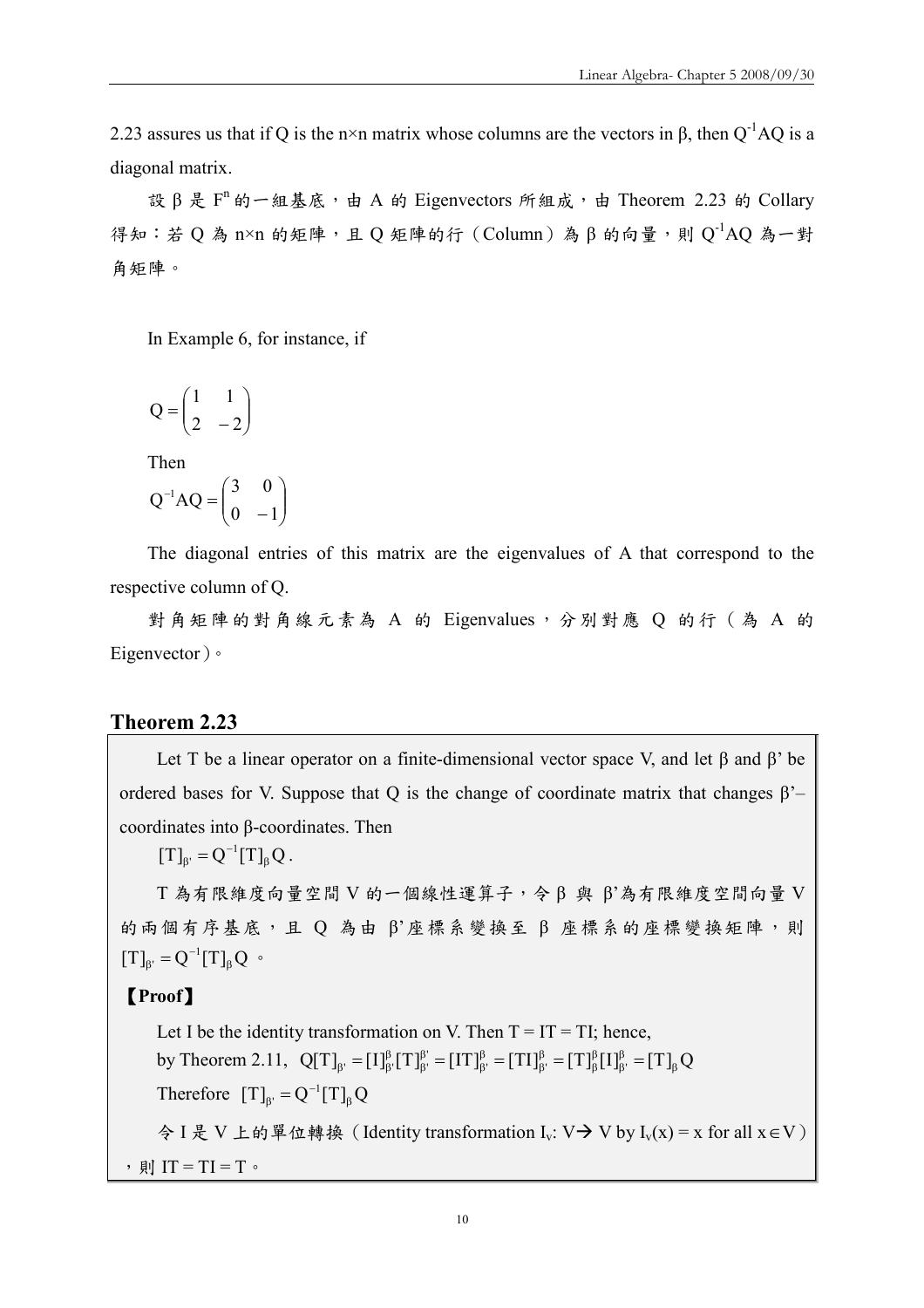$\boxtimes \mathbf{Q} = [\mathbf{I}_{v}]_{\beta}^{\beta} \rightarrow \mathbf{Q}[\mathbf{T}]_{\beta} = [\mathbf{I}]_{\beta}^{\beta}[\mathbf{T}]_{\beta}^{\beta}$ β  $_{\beta'} = [I]^{\beta}_{\beta}$ 

依據 Theorem 2.11 得知:

 $Q[T]_{\beta'} = [I]^{\beta}_{\beta'} [T]^{\beta'}_{\beta'} = [IT]^{\beta}_{\beta'} = [TI]^{\beta}_{\beta'} = [T]^{\beta}_{\beta} [I]^{\beta}_{\beta'} = [T]_{\beta} Q$ β β β β β β β β β β  $\mathbf{p}_{\beta} = [\mathbf{I}]^{\beta}_{\beta'}[\mathbf{T}]^{\beta'}_{\beta'} = [\mathbf{I}\mathbf{T}]^{\beta}_{\beta'} = [\mathbf{T}\mathbf{I}]^{\beta}_{\beta'} = [\mathbf{T}\mathbf{I}^{\beta}_{\beta'}[\mathbf{I}]^{\beta}_{\beta'} =$ 

因此,  $[T]_{β'} = Q^{-1}[T]_{β}Q$  $_{\beta'} = Q^{-1}[T]_{\beta} Q$  •

Theorem 2.11 Let V, W, and Z be finite-dimensional vector space with ordered bases  $\alpha$ ,  $\beta$ , and γ, respectively. Let T: V $\rightarrow$ W and U: W $\rightarrow$ Z be linear transformation. Then β α γ β  $[UT]^\gamma_\alpha = [U]^\gamma_\beta [T]^\beta_\alpha.$ 令 V、W 與 Z 是有限維度的向量空間, α、β 與 γ 分別為 V、W 與 Z 的有序基底。令 T: V→W(先) 且 U: W→Z(後),則 [UT] $^{\gamma}_{\alpha} = [U]_{\beta}^{\gamma} [T]_{\alpha}^{\beta}$ γ β  $\left[\mathrm{UT}\right]_{\alpha}^{\gamma} = \left[\mathrm{U}\right]_{\beta}^{\gamma} \left[\mathrm{T}\right]_{\alpha}^{\beta}$  .

令 V、W 與 Z 是有限維度的向量空間,α、β 與 γ 分別為 V、W 與 Z 的有序基底  $\cdot$  令 T: V  $\rightarrow$  W ( 先 α  $\rightarrow$  β) <br>
且 U: W  $\rightarrow$  Z ( 後 β  $\rightarrow$  γ), 則 [UT] $^{\gamma}_{\alpha}$  = [U] $^{\gamma}_{\beta}$ [T] $^{\beta}_{\alpha}$ γ β  $\left[\mathrm{UT}\right]_{\alpha}^{\gamma} = \left[\mathrm{U}\right]_{\beta}^{\gamma} \left[\mathrm{T}\right]_{\alpha}^{\beta}$  .

#### Corollary to Theorem 2.23

Let  $A \in M_{n \times n}(F)$ , and let  $\gamma$  be an ordered basis for  $F^n$ . Then  $[L_A]_{\gamma} = Q^{-1}AQ$ , where Q is the n×n matrix whose jth column is the j<sup>th</sup> vector of  $\gamma$ .

令 A∈M<sub>n×n</sub>(F)且γ為 F<sup>n</sup> 的有序基底,則[L<sub>A</sub>] <sub>γ</sub> = Q<sup>-1</sup>AQ;其中,Q 為 n×n 的矩陣 ,且其第 j 行為 γ 的第 j 個向量。

#### DEFINITION 2.20 Standard representation

Let  $\beta$  be an ordered basis for an n-dimensional vectors space V over the field. The standard representation of V with respect to  $\beta$  is the function  $\Phi_{\beta}$ : V $\rightarrow$ F<sup>n</sup> defined by  $\Phi_{\beta}(x)$  =  $[x]_8$  for each  $x \in V$ .

令 β 是維度為 n 的向量空間 V 的有序基底,則 V 相對於 β 的標準表示式為由 V 映至  $F^n$  的函數  $\Phi_\beta(x)$  ( $\Phi_\beta: V\rightarrow F^n$ ),該函數定義為  $\Phi_\beta(x) = [x]_\beta$ ;其中,  $x \in V$ 。

如何找出 T 的 Eigenvector

TO FIND the eigenvectors of a linear operator T on an n-dimensional vector space, select an ordered basis  $\beta$  for V and let  $A = [T]_{\beta}$ . Figure 5.1 is a special case of Section 2.4 in which  $V = W$  and  $\beta = \gamma$ .

Recall that for  $v \in V$ ,  $\Phi_B(v) = [v]_B$ , the coordinate vector of v relative to  $\beta$ .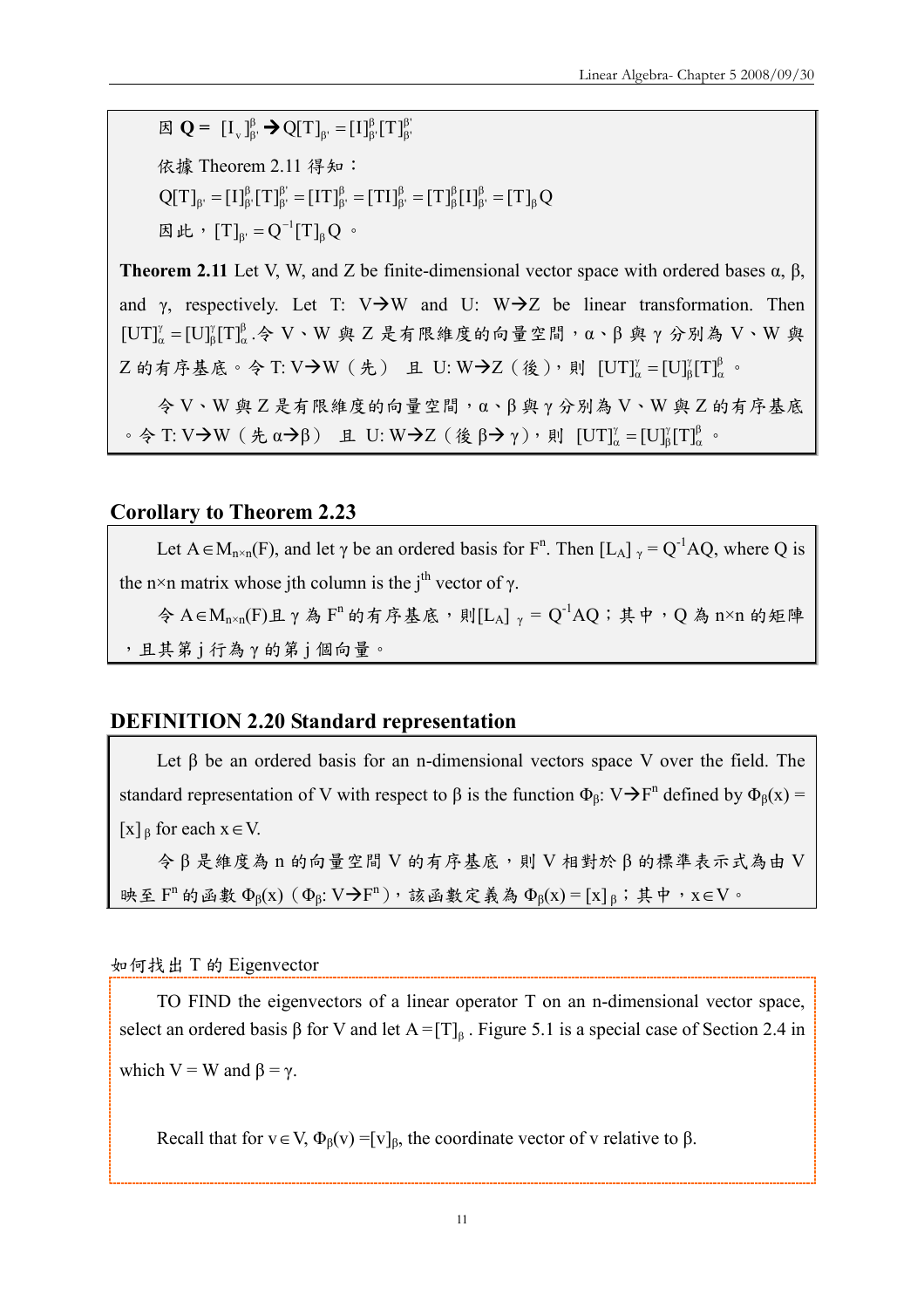We show that  $v \in V$  is an eigenvector of T corresponding to  $\lambda$  if and only if  $\Phi_B(v)$  is an eigenvector of A cooresponding to  $\lambda$ .

Suppose that v is an eigenvector of T corresponding to  $\lambda$ . Then T(v) =λv. Hence

 $A\Phi_B(v) = L_A\Phi_B(v) = \Phi_B T(v) = \Phi_B(\lambda v) = \lambda \Phi_B(v)$ 

Now  $\Phi_B(v) \neq 0$ , since  $\Phi_B(v)$  is an isomorphism; hence  $\Phi_B(v)$  is an eigenvectir of A.

This argument is reversible. If  $\Phi_{\beta}(v)$  is an eigenvectir of A corresponding to  $\lambda$ , then v is an eigenvector of T corresponding to  $\lambda$ .

為找出 n 維向量空間內線性運算子 T 的 Eigenvector,我們選一個有序基底 β 並 令 A = [T] $_{\textrm{\tiny{\rm{\beta}}}}$ 。圖 5.1 為 Section 2.4 的一個特例,V = W 且 β = γ。

對於 v∈V,Φβ(v) =[v]<sup>β</sup> 為 v 相對於 β 的座標向量。

證明: v∈V 為 T 對應 λ 的 Eigenvector, 其 「若且唯若」條件為 Φβ(v)是 A 對應 λ 的 Eigenvector?

假設 v 是 T 對應 λ 的 Eigenvector, 則 T(v) =λv。因此

 $A\Phi_{\beta}(v) = L_{A}\Phi_{\beta}(v) = \Phi_{\beta}(Tv) = \Phi_{\beta}(\lambda v) = \lambda \Phi_{\beta}(v)$  (參考 Figure 5.1)  $\rightarrow$  A $\Phi_{\beta}(v) = \lambda \Phi_{\beta}(v)$ 

由於 Φβ(v) 是一個同構轉換,所以 Φβ(v) ≠ 0;因此,Φβ(v) 是 A 的 Eigenvector。

反之,若 Φβ(v) 是 A 對應 λ 的 Eigenvector,則 v 是 T 對應 λ 的 Eigenvector。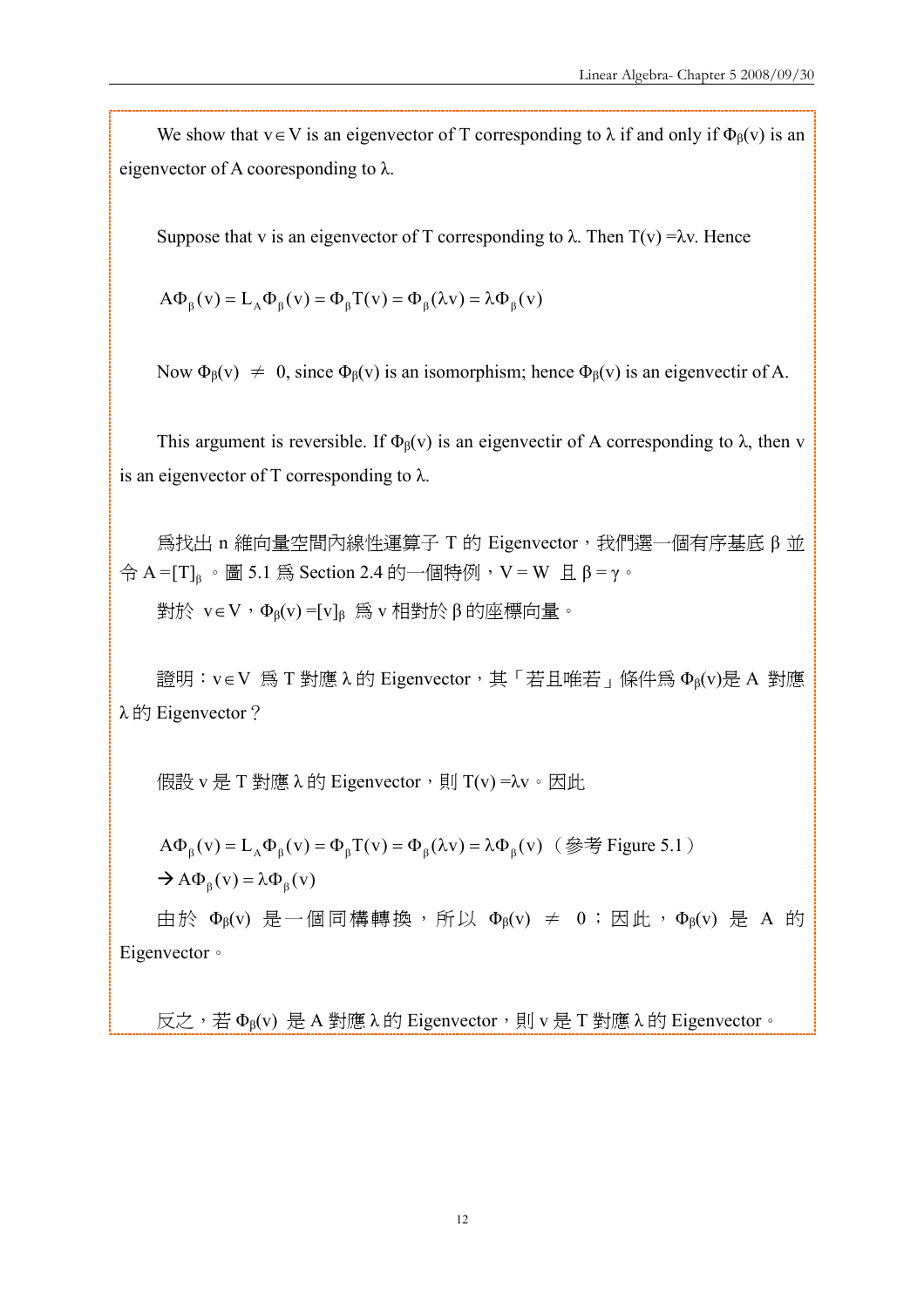

## CHAPTER 2

Let V and W be vector spaces of dimensions n and m, respectively, and let T:  $V\rightarrow W$ be a linear transformation. Defined  $A = [T]_B^{\gamma}$ , where  $\beta$  and  $\gamma$  are arbitrary ordered bases of V and W, respectively. We are now able to use  $\Phi_{\beta}$  and  $\Phi_{\gamma}$  to study the relationship between the linear transformations T and  $L_A: F^n \to F^m$ .

令 V 與 W 分別為維度 n 與 m 的向量空間, T 為 V→W 的線性轉換。定義 A = γ [T] $_{\beta}^{\gamma}$ , 其中β與γ分別為 V與 W 的有序基底。我們現在要利用 Φβ與 Φγ來探討線 性轉換 T 與  $L_A: F^n \rightarrow F^m$ 的關係。

Let us first consider the below figure. Notice that there are two composites of linear transformation that maps V into  $F<sup>m</sup>$ .



1. Map V into  $F^n$  with  $\Phi_\beta$  and follow this transformation with  $L_A$ ; this yields the composite LAΦβ.

V →  $F^n$  的  $Φ_β$  (先) 與 L<sub>A</sub> (後) 合成為 L<sub>A</sub> $Φ_β$ 。

2. Map V into W with T and follow it by  $\Phi_{\gamma}$  to obtain the composite  $\Phi_{\gamma}$ T.

V  $\rightarrow$  W 的 T (先) 與  $\Phi_{\nu}$  (後) 合成為  $\Phi_{\nu}$ T 。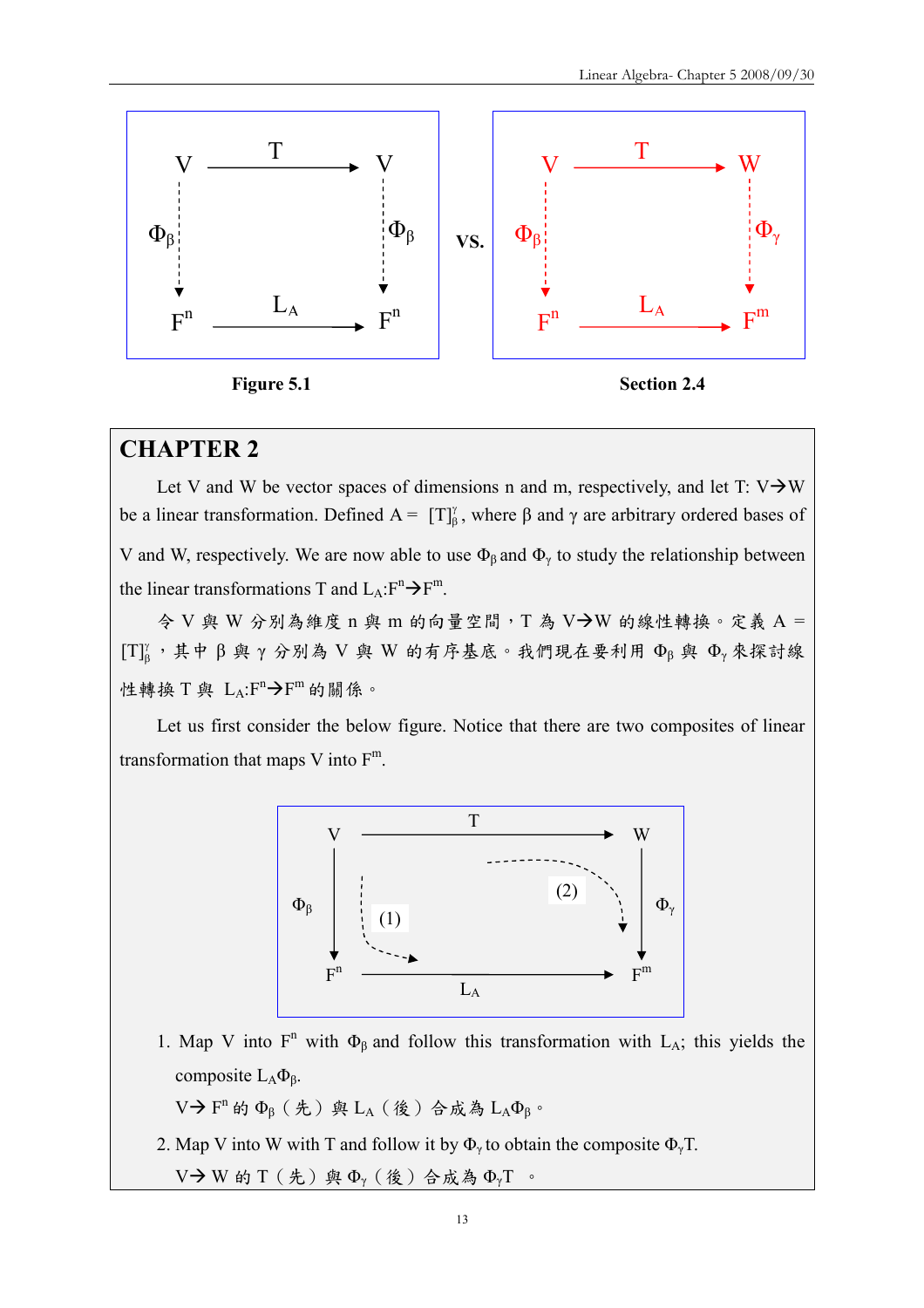We conclude that  $L_A \Phi_B = \Phi_{\gamma} T$ .

An equivalent formulation of the result discussed in the preceding paragraph is that for an eigenvalue of  $\lambda$  of A (and hence of  $[T]_p$ ), a vector  $y \in F^n$  is an eigenvector of A corresponding to  $\lambda$  if and only if  $\Phi_{\beta}^{-1}(y)$  is an eigenvector of T corresponding to  $\lambda$ .

對 A (或 [T]<sub>β</sub>) 的任一 eigenvalue λ, 若向量 y∈F<sup>n</sup>是 A 相對應於 λ 的 Eigenvector 其「若且唯若」條件為 $\Phi_\beta^{-1}(y)$ 是 T 相對應於 λ 的 Eigenvector。

Thus we have reduced the problem of finding the eigenvectors of a linear operator on a finite-dimensional vector space to the problem of finding the eigenvectors of a matrix.

將找線性運算子 Eigenvectors 的問題簡化為找矩陣 Eigenvectors 的問題。

#### EXAMPLE 7

Let T be the linear operator on  $P_2(R)$  defined in Example 5, and let  $\beta$  be the standard ordered basis for  $P_2(R)$ . Recall that T has eigenvalues 1, 2, 3 and that

參考 EXAMPLE 5, 有序基底 β = {1, x, x<sup>2</sup>},

$$
T(1) = 1 = 1 \cdot 1 + 0 \cdot x + 0 \cdot x^{2}
$$
  
\n
$$
T(x) = 1 + 2x = 1 \cdot 1 + 2 \cdot x + 0 \cdot x^{2}
$$
  
\n
$$
T(x^{2}) = 0 + 2x + 3x^{2} = 0 \cdot 1 + 2 \cdot x + 3 \cdot x^{2}
$$

$$
\hat{m} \times A = [T]_{\beta} = \begin{pmatrix} 1 & 1 & 0 \\ 0 & 2 & 2 \\ 0 & 0 & 3 \end{pmatrix}.
$$

Eigenvalues  $\lambda = 1 \cdot 2 \cdot 3$ 

We consider each eigenvalue separately.

Let 
$$
\lambda_1 = 1
$$
, and  $B_1 = A - \lambda_1 I = \begin{pmatrix} 0 & 1 & 0 \\ 0 & 1 & 2 \\ 0 & 0 & 2 \end{pmatrix}$ 

Then  $x = |x_2| \in R^3$ 3 2 1 R x x x  $\mathbf{x} = \begin{pmatrix} x_2 \end{pmatrix} \in$  $\overline{\phantom{a}}$  $\overline{\phantom{a}}$  $\overline{\phantom{a}}$ J  $\setminus$  $\mathsf{I}$  $\mathsf{I}$  $\mathsf{I}$  $\setminus$ ſ  $=$   $x_2$   $\in$  R<sup>3</sup> is an eigenvector corresponding to  $\lambda_1 = 1$  if and only if  $x \neq 0$ 

and  $x \in N(L_{B1})$ ; that is, x is a nonzero solution to the system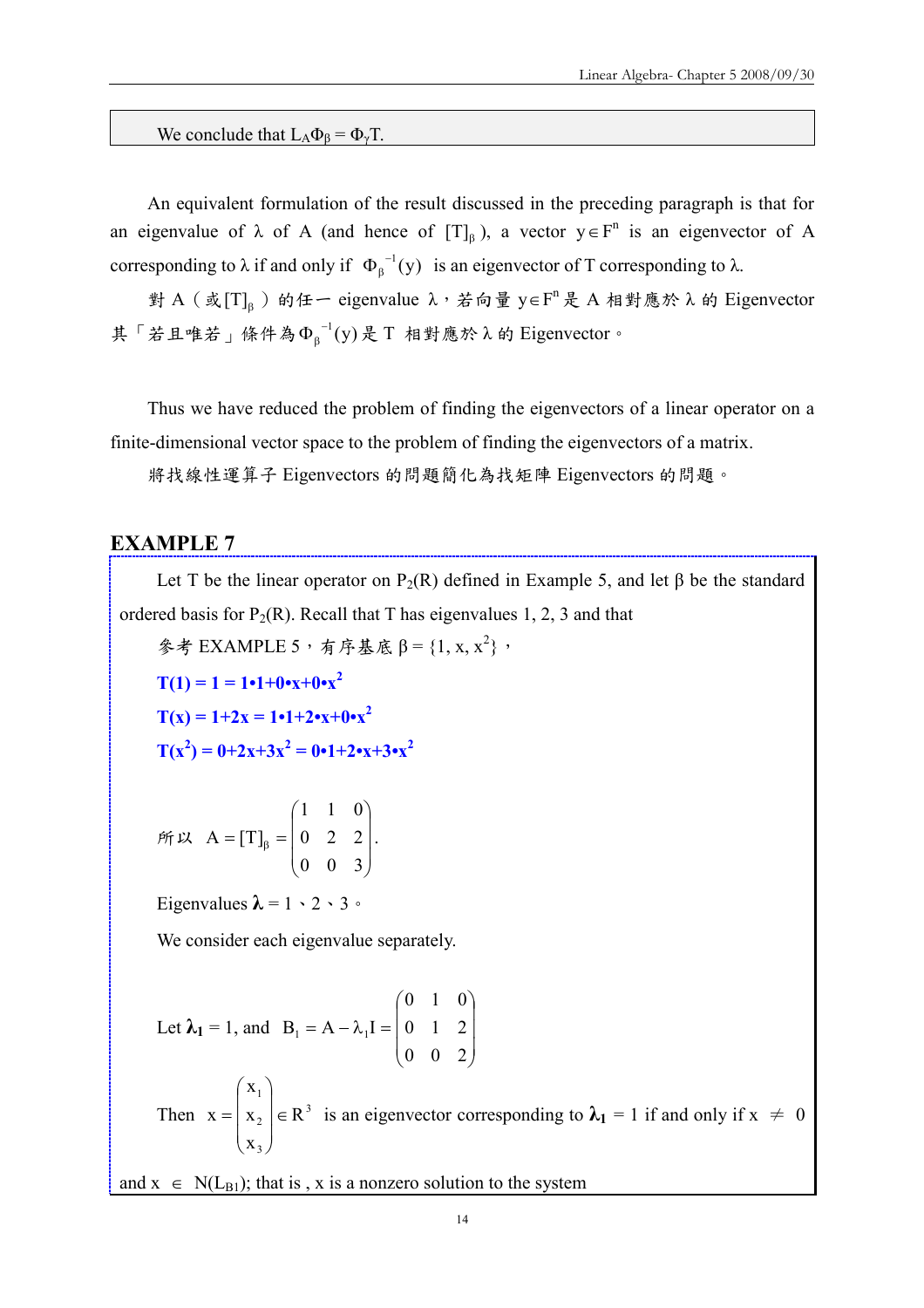依據 Theorem 5.4,  $x = |x_2| \in R^3$ 3 2 1 R x x x  $\mathbf{x} = \begin{pmatrix} x_2 \end{pmatrix} \in$  $\overline{\phantom{a}}$  $\overline{\phantom{a}}$  $\overline{\phantom{a}}$  $\bigg)$  $\setminus$  $\mathsf{I}$  $\overline{\phantom{a}}$  $\mathsf{I}$  $\setminus$ ſ  $= |x_2|$ ∈ $R^3$ 是  $B_1$  相對應  $\boldsymbol{\lambda_1}$  = 1 的 Eigenvector,其「若且 唯若」條件為 x ≠ 0 且 x ∈ N(LB1); 即 x 是下列方程組的非零解。

$$
x2 = 0
$$
  

$$
x2 + 2x3 = 0
$$
  

$$
2x3 = 0
$$

Note that this system has three unknowns,  $x_1$ ,  $x_2$ , and  $x_3$ , but one of these,  $x_1$ , does not actually appear in the system. Since the value of  $x_1$  does not affect the system, we assign  $x_1$ a parametric value, say  $x_1 = a$ , and solve the system for  $x_2$  and  $x_3$ . Clearly,  $x_2 = x_3 = 0$ , and so the eigenvectors of A corresponding to  $\lambda_1 = 1$  are of the form

方程組本來有三個未知數,但其中的 x1 並未出現,故指定 x1 為一參數值 a,今  $x_1 = a$ , 並得知  $x_2 = x_3 = 0$ 。因此, A 相對應  $\lambda_1 = 1$  的 Eigenvector 形式為

$$
a\begin{pmatrix} 1 \\ 0 \\ 0 \end{pmatrix} = a \cdot e_1 \quad \text{for } a \neq 0.
$$

Consequently, the eigenvectors of T corresponding to  $\lambda_1 = 1$  are of the form 所以 T 相對應 λ<sup>1</sup> = 1 的 Eigenvector 形式為

 $(ae_1) = a\Phi_{\beta}^{-1}(e_1) = a \cdot 1 = a$  $\Phi_{\beta}^{-1}(ae_1) = a\Phi_{\beta}^{-1}(e_1) = a \cdot 1 =$ β −  $\beta_{\beta}^{-1}(ae_1) = a\Phi_{\beta}^{-1}(e_1) = a \cdot 1 = a$  for any  $a \neq 0$ .

Hence the nonzero constant polynomials are the eigenvectors of T corresponding to  $\lambda_1$  $\vDash$  1.

因此 T 相對應 λ1 = 1 的 Eigenvector 是所有非零的常數多項式。

Next let 
$$
\lambda_2 = 2
$$
, and define  $B_2 = A - \lambda_2 I = \begin{pmatrix} -1 & 1 & 0 \\ 0 & 0 & 2 \\ 0 & 0 & 1 \end{pmatrix}$ 

A 相對應  $\lambda_2$  = 2 的 Eigenvector 形式為 It is easily verified that  $N(L_{B_2}) = \{a | 1 | a \in R \}$ , 0 1 1  $N(L_{B_2}) = \begin{cases} a & 1 \\ 0 & a \end{cases}$  ;  $a \in R$  $\int$  $\overline{ }$  $\left\{ \right.$  $\overline{1}$  $\overline{ }$  $\overline{\mathcal{L}}$  $\overline{ }$ ┤  $\left\lceil \right\rceil$ ∈  $\overline{\phantom{a}}$  $\overline{\phantom{a}}$  $\overline{\phantom{a}}$  $\bigg)$  $\backslash$  $\overline{\phantom{a}}$  $\mathsf{I}$  $\mathsf{I}$  $\setminus$ ſ  $=\{a|1|;a\in R\},\$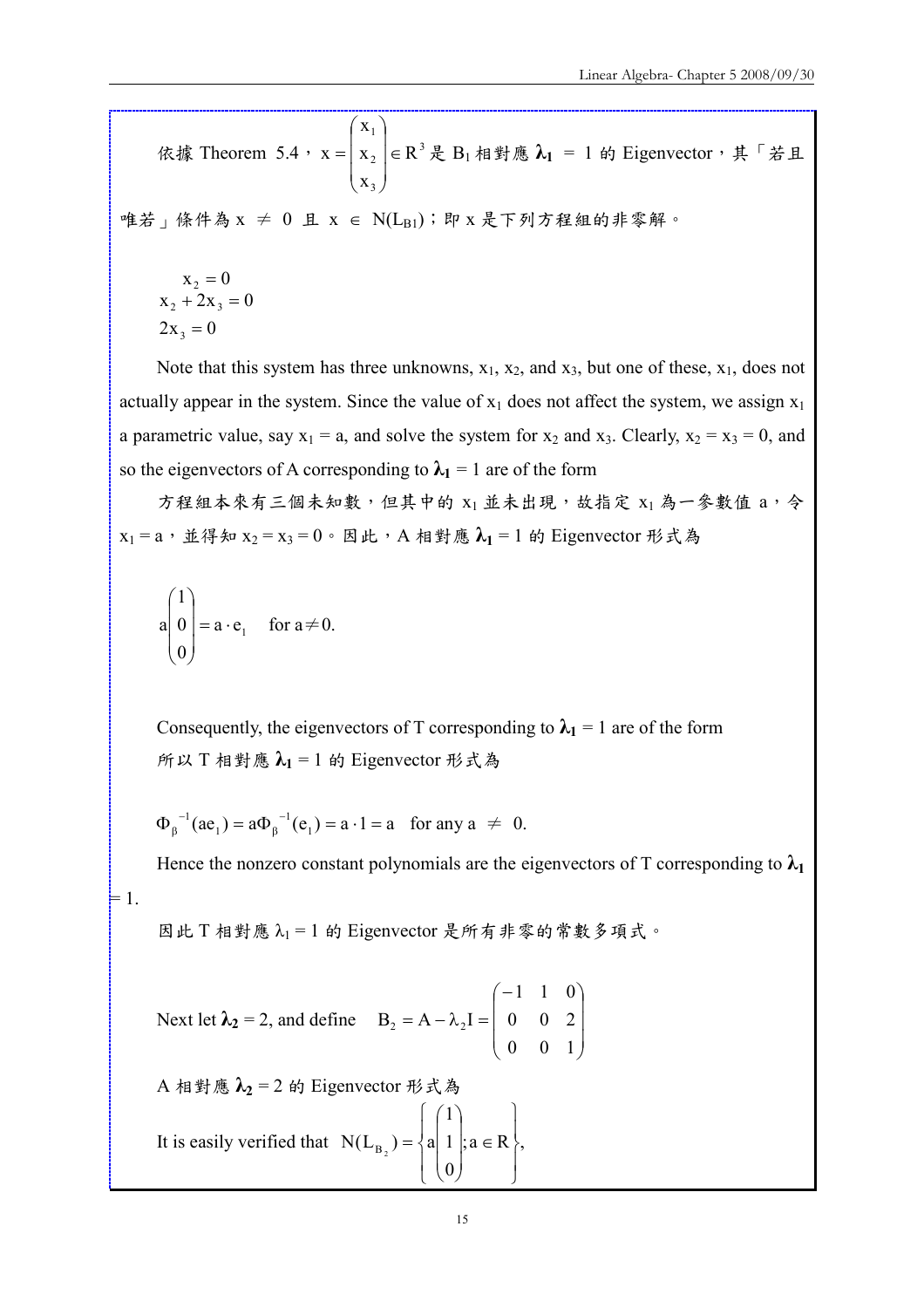and hence the eigenvectors of T corresponding to  $\lambda_2 = 2$  are of the form T 相對應 $\lambda_2 = 2$  的 Eigenvector 形式  $=$  a $\phi_8^{-1}(e_1 + e_2) = a(1 + x)$ 0 1 1  $(a | 1 |) = a\phi_{\beta}^{-1}(e_1 + e_2)$  $1^{1}$ (a| 1 |) =  $a\phi_{\beta}^{-1}$ (e<sub>1</sub> + e<sub>2</sub>) =  $a(1 +$  $\overline{\phantom{a}}$  $\overline{\phantom{a}}$  $\overline{\phantom{a}}$  $\bigg)$  $\setminus$  $\mathsf{I}$  $\mathsf{I}$  $\mathbf{r}$  $\setminus$ ſ  $\phi_8^{-1}$ (a| 1|) =  $a\phi_8^{-1}$ β −  $\beta_{\beta}^{-1}(a | 1 |) = a \phi_{\beta}^{-1}(e_1 + e_2) = a(1 + x)$  for  $a \neq 0$ . Finally, consider  $\lambda_3 = 3$  that  $\overline{\phantom{a}}$  $\overline{\phantom{a}}$  $\overline{\phantom{a}}$ J  $\setminus$  $\mathsf{I}$ L  $\mathsf{I}$  $\setminus$ ſ − −  $= A - \lambda_3 I =$ 0 0 0  $0 \t -1 \t 2$ 2 1 0  $B_3 = A - \lambda_3 I$  $A$  相對應  $\lambda_3 = 3$  的 Eigenvector 形式為 Since  $N(L_{B_n}) = \{a | 2 |; a \in R \}$ , 1 2 1  $N(L_{B_3}) = \begin{cases} a & 2 \\ 1 & a \end{cases}$ ;  $a \in R$ J  $\overline{ }$  $\left\{ \right.$  $\mathbf{I}$  $\overline{ }$  $\overline{\mathcal{L}}$  $\overline{ }$ ₹  $\left\lceil \right\rceil$ ∈  $\overline{\phantom{a}}$  $\overline{\phantom{a}}$  $\overline{\phantom{a}}$  $\bigg)$  $\setminus$  $\mathsf{I}$  $\mathbf{r}$  $\mathsf{I}$  $\setminus$ ſ  $=\{a\vert 2\vert; a\in\mathbb{R}\},\$ the eigenvectors of T corresponding to  $\lambda_3 = 3$  are of the form T 相對應  $\lambda_3 = 3$  的 Eigenvector 的形式  $=$  a $\phi_6^{-1}(e_1 + 2e_2 + e_3) = a(1 + 2x + x^2)$ 1 2 1  $(a | 2 |) = a\phi_8^{-1}(e_1 + 2e_2 + e_3) = a(1 + 2x + x^2)$  $1 + 2$   $2 + 3$  $1^1$ (a| 2 |) =  $a\phi_6^{-1}$ (e<sub>1</sub> + 2e<sub>2</sub> + e<sub>3</sub>) =  $a(1+2x +$  $\overline{\phantom{a}}$  $\overline{\phantom{a}}$  $\overline{\phantom{a}}$  $\bigg)$  $\backslash$  $\mathsf{I}$ L  $\mathsf{I}$  $\setminus$ ſ  $\phi_{\rm B}^{-1}$ (a| 2 |) =  $a\phi_{\rm B}^{-1}$ β −  $\int_{\beta}^{-1} (a | 2 |) = a \phi_{\beta}^{-1} (e_1 + 2e_2 + e_3) = a(1 + 2x + x^2)$  for  $a \neq 0$ . For each eigenvalue, select the corresponding eigenvector with  $a = 1$  in the preceding descriptions to obtain  $\gamma = \{1, 1 + x, 1 + 2x + x^2\}$  (P<sub>2</sub>(R)的有序基底), which is an ordered basis for  $P_2(R)$  consisting of eigenvectors of T. Thus T is diagonalizable, and  $\overline{\phantom{a}}$  $\overline{\phantom{a}}$  $\backslash$  $\mathsf{I}$  $\mathsf{I}$ ſ  $\gamma$  = 0 2 0 1 0 0  $\lbrack \text{T} \rbrack$ 

Geometrical description of how a linear operator T acts on an eigenvector in the context of a vector space V over R.

在佈於 R 的向量空間 V 上,線性運算子 T 作用在 Eigenvector 的幾何意義?

 $\overline{\phantom{a}}$ 

 $\mathsf{I}$ 

 $\setminus$ 

J

0 0 3

Let v be an eigenvector of T and  $\lambda$  be the corresponding eigenvalue. We can think of W = span  $({v})$ , the one-dimensional subspace of V spanned by v, as a line in V that passes through 0 and v. For any  $w \in W$ ,  $w = cv$  for some scalar c, and hence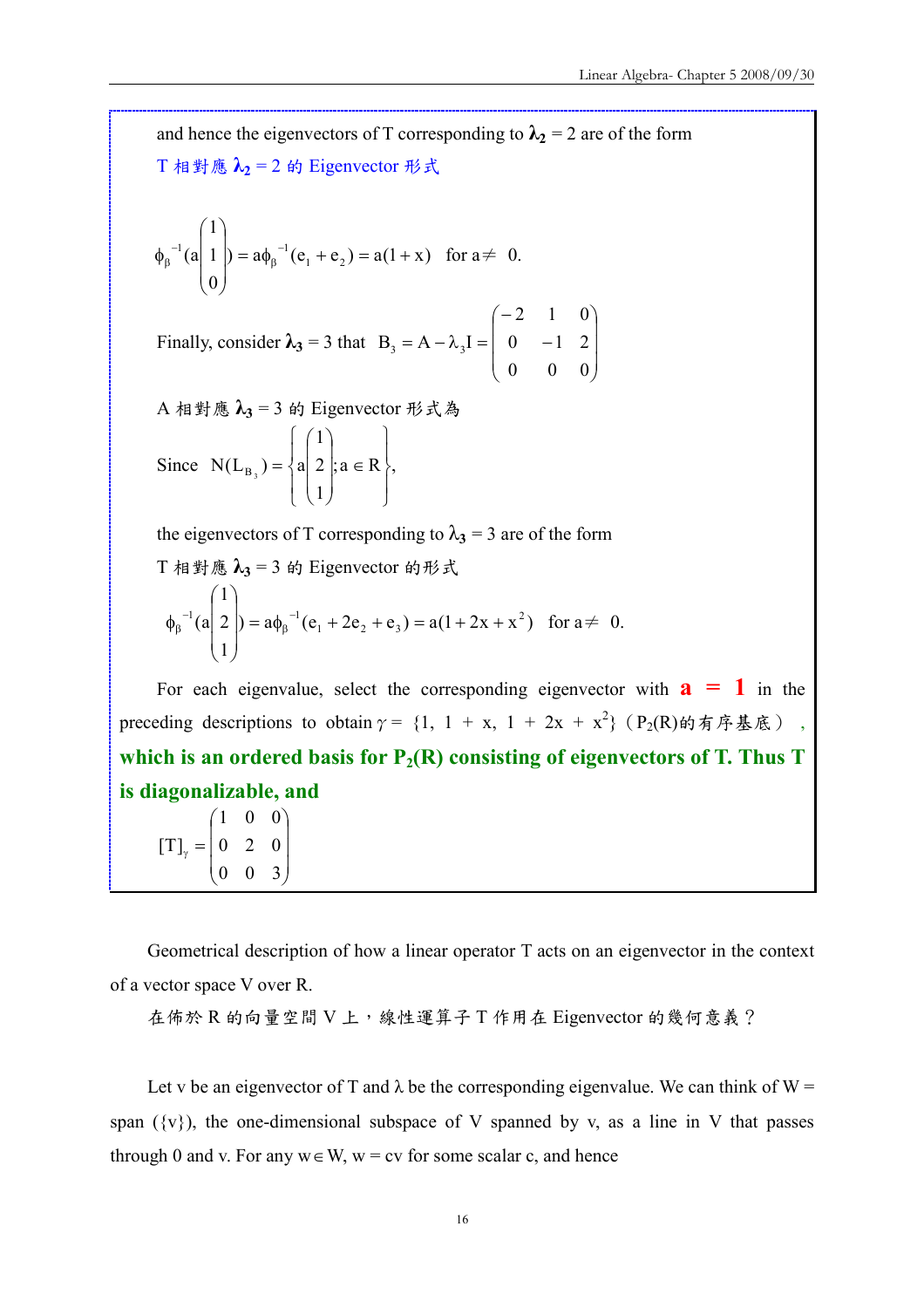$T(w) = T(cv) = cT(v) = c\lambda v = \lambda w$ ;

So T acts on the vectors in W by multiplying each such vector by  $\lambda$ . There are several possible ways for T to act on the vectors in W, depending on the value of  $\lambda$ .

CASE 1. If  $\lambda > 1$ , then T moves vectors in W farther from 0 by a factor of  $\lambda$ .

CASE 2. If  $\lambda = 1$ , then T acts as the identity operator on W.

CASE 3. If  $0 < \lambda < 1$ , then T moves vectors in W closer to 0 by a factor of  $\lambda$ .

CASE 4. If  $\lambda = 0$ , then T acts as the zero transformation on W.

CASE 5. If  $\lambda$  < 0, then T reverses the orientation of W; that is, T moves vector in W from one side of 0 to the other.

令 v 是 T 的 Eigenvector, λ 是對應的 Eigenvalue, 並令 W = span ({v})係由 v 生成 的 V 内的一維子空間, W 可以想像成為 V 內通過 0 與 v 的直線:

 $T(w) = T(cv) = cT(v) = c\lambda v = \lambda w$  ( $w \in W \cdot w = cv \cdot c$   $\triangle \text{A} \triangleleft \text{B}$   $\circ$  )

所以 T 作用在 W 上的向量係以純量 λ 乘上 W 的每一向量。T 的作用依純量 λ 值 有下列數種可能:

CASE 1.  $\neq \lambda > 1$ , then T moves vectors in W farther from 0 by a factor of λ.

CASE 2.  $\sharp \lambda = 1$ , then T acts as the identity operator on W.

CASE 3.  $\# 0 < \lambda < 1$ , then T moves vectors in W closer to 0 by a factor of  $\lambda$ .

CASE 4.  $\# \lambda = 0$ , then T acts as the zero transformation on W.

CASE 5.  $\sharp \lambda$  < 0, then T reverses the orientation of W; that is, T moves vector in W from one side of 0 to the other.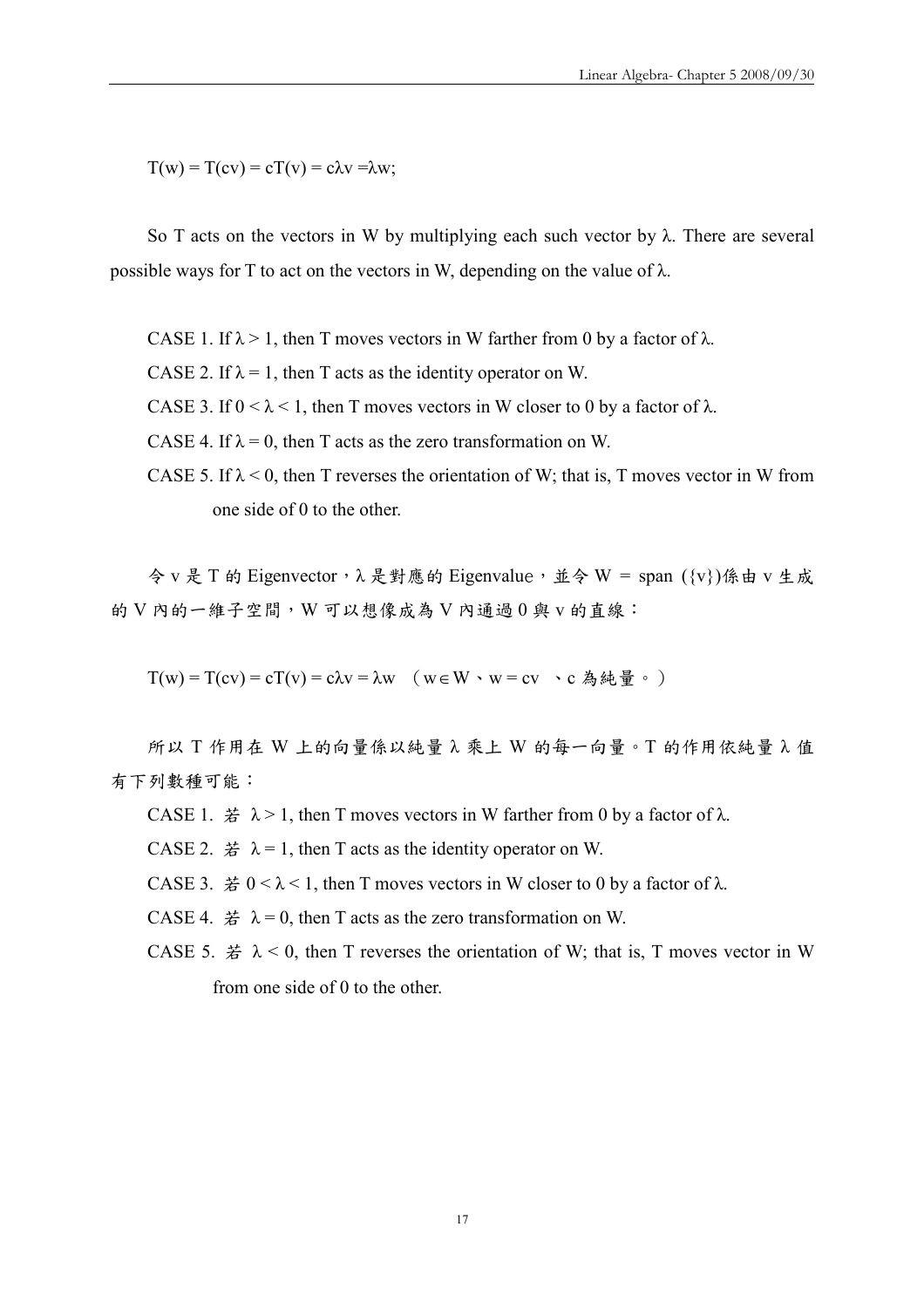

## 5-2 Diagonalizability

Not all linear operators or matrices are diagonalizable. Although we are able to diagonalize operators and matrices and even obtain a necessary and sufficient condition for diagnoalizability, we have not yet solved the diagonalization problem.

並非所有線性運算子或矩陣均可對角化。雖然已經可對運算子與矩陣對角化,甚 至知道可對角化的充分與必要條件,但仍未能解決對角化問題。

What is still needed is a simple test to determine whether an operator or a matrix can be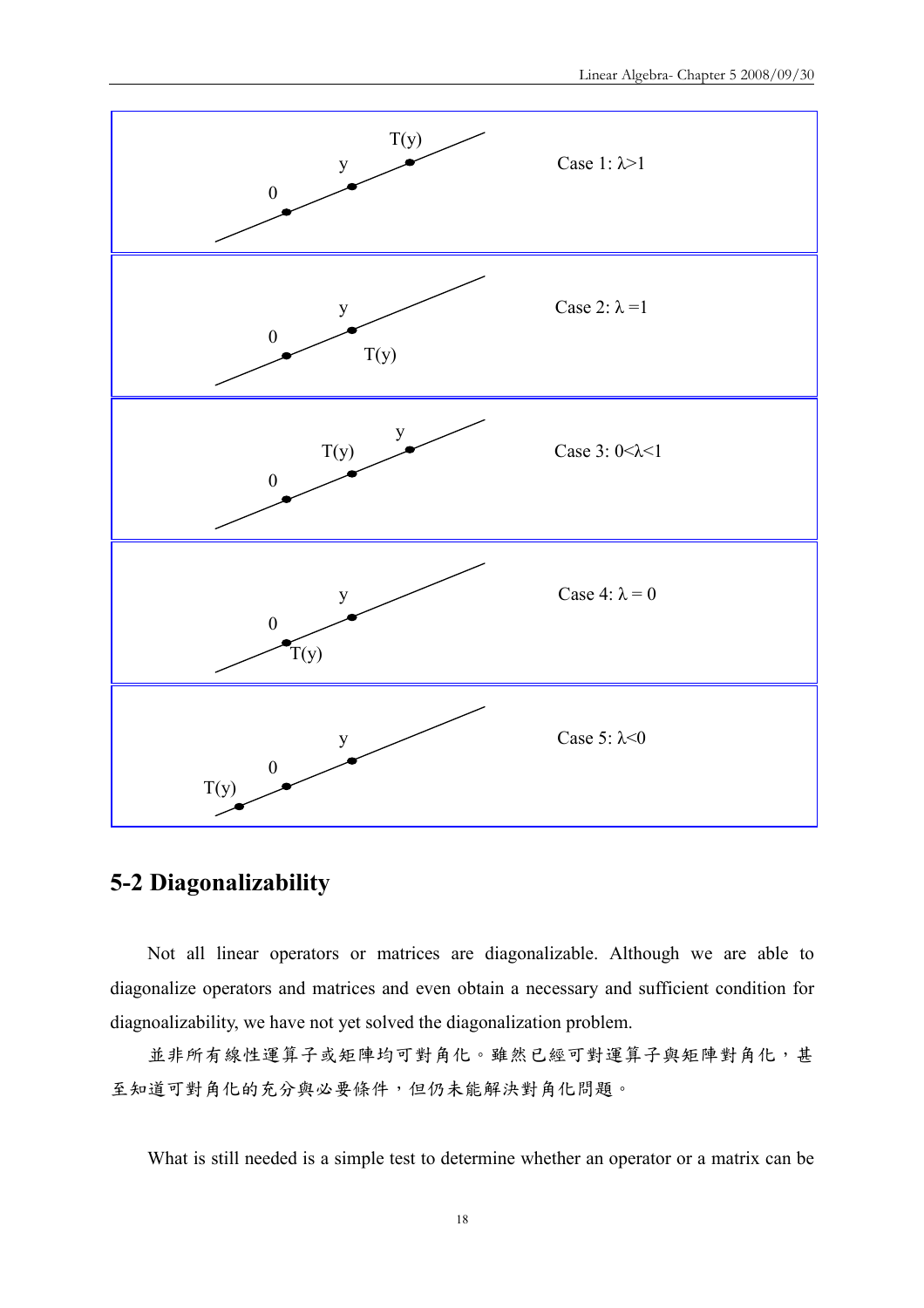diagonalized, as well as a method for actually finding a basis of eigenvectors.

如何測試運算子或矩陣可被對角線化?找出 Eigenvectors 的方法?

 $\rightarrow$  Develop such a test and method.

#### Theorem 5.5

Let T be the linear operator on a vector space V, and let  $\lambda_1, \lambda_2, \ldots, \lambda_k$  be distinct eigenvalues of T. If  $v_1, v_2,...,v_k$  are eigenvectors of T such that  $\lambda_i$  corresponds to  $v_i$ (  $1 \le i \le k$ ), then  $\{v_1, v_2, \ldots, v_k\}$  is linearly independent.

 $\hat{\varphi}$  T 為向量空間 V 的線性運算子,且令  $\lambda_1, \lambda_2, ..., \lambda_k$  為 T 的相異 Eigenvalues。若  $v_1, v_2, \ldots, v_k$ 為 T 的 Eigenvector, 且  $\lambda_i$  與  $v_i$  相對應,則 $\{v_1, v_2, \ldots, v_k\}$  為線性獨立。

#### **Corollary**

Let T be the linear operator on an n-dimensional vector space V. If T has n distinct eigenvalues, then T is diagonalizable.

 $\hat{\phi}$  T 為 n 維向量空間 V 的線性運算子,若 T 有 n 個相異 Eigenvalues,則 T 可對 角化。

#### 【Proof】

Suppose that T has n distinct eigenvalues  $\lambda_1$ ,  $\lambda_2$ ,...,  $\lambda_n$ . For each i choose an eigenvector  $v_i$  corresponding to  $\lambda_i$ . By Theorem 5.5,  $\{v_1, v_2,...,v_k\}$  is linearly independent, and since dim(V) = n, this set  $\{v_1, v_2,...,v_k\}$  is a basis for V. This by Theorem 5.1, T is diagonalizable.

#### EXAMPLE 1

Let 
$$
A = \begin{pmatrix} 1 & 1 \\ 1 & 1 \end{pmatrix} \in M_{2\times 2}(R)
$$
.

The characteristic polynomial of A (and hence of  $L_A$ ) is

$$
det(A - tI) = \begin{pmatrix} 1 - t & 1 \\ 1 & 1 - t \end{pmatrix} = t(t - 2),
$$

and thus the eigenvalues of  $L_A$  are 0 and 2. Since  $L_A$  is a linear operator on the twodimensional vector space  $R^2$ , we conclude from the preceding corollary that  $L_A$  (and hence of A) is diagonalizable.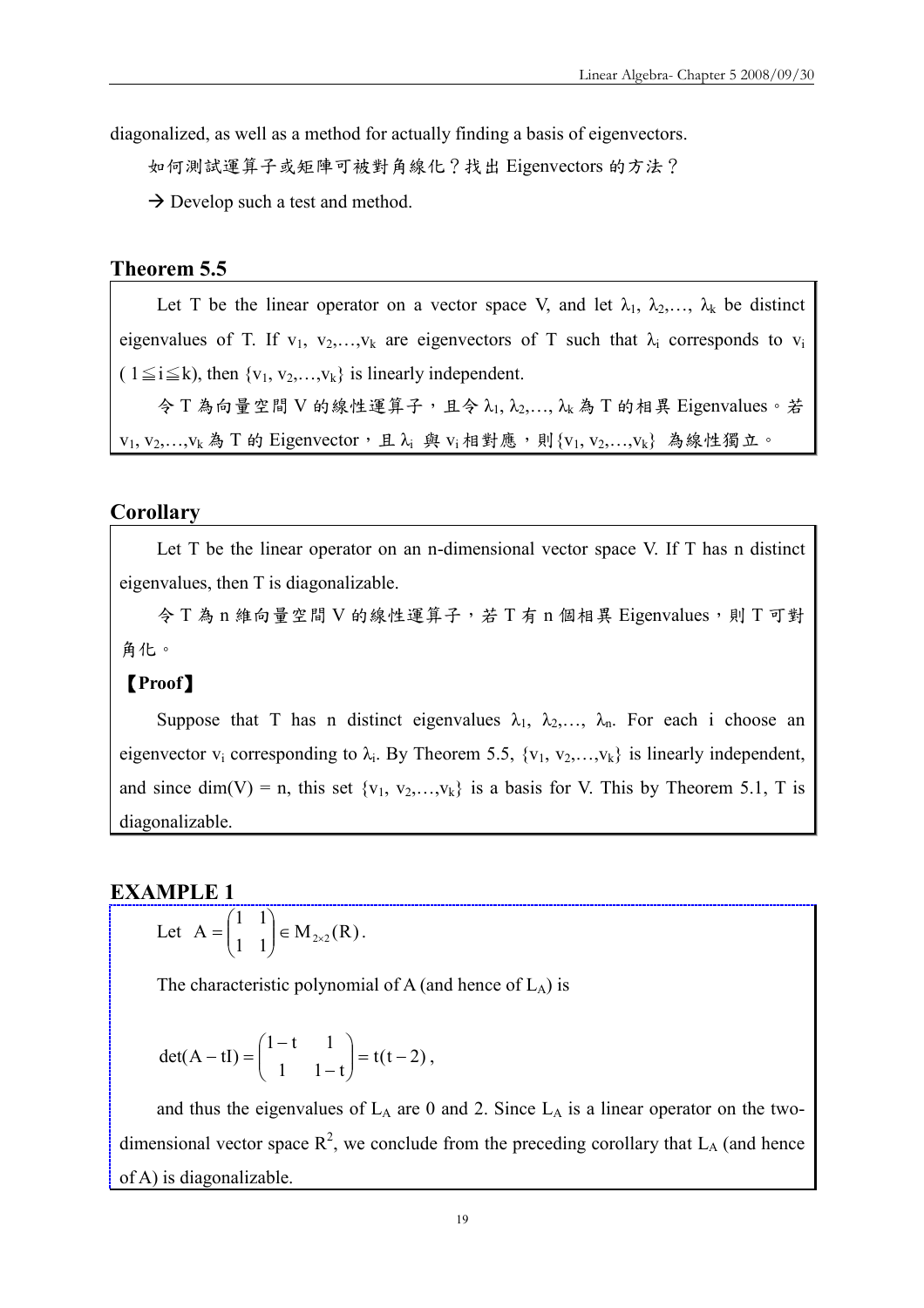$L_A$  $(\,$ 或 $\,$ A $)$ 可對角化。

The converse of Theorem 5.5 is false. That is, it is not true that if T is diagonalizable, then it has n distincet eigenvalues. For example, the identity operator is diagonalizable even though it has only one eigenvalue, namely,  $\lambda = 1$ .

Theorem 5.5 的逆定理不成立。意即:「若 T 可對角化,則 T 有 n 個相異 Eigenvalues。」不成立。例如,單位運算子為可對角化且只有一個 eigenvalue,即 λ = 1。

#### DEFINTION 5.5

A polynomial f(t) in P(F) splits over F if there are scalars  $c, a_1, a_2, \ldots, a_n$  (not necessarily distinct) in F such that

 $f(t) = c(t-a_1)(t-a_2)...(t-a_n).$ 

 $P(F)$ 中的多項式 $f(t)$ 可以分解成 F 中的一次因式 (split over F),意指存在 F 中有 純量 c, a<sub>1</sub>, a<sub>2</sub>,..., a<sub>n</sub> (不見得相異)使得 f(t) = c(t-a<sub>1</sub>)(t-a<sub>2</sub>)...(t-a<sub>n</sub>)。

For example,  $t^2-1 = (t-1)(t+1)$  splits over R, but  $(t^2+1)(t-2)$  does not split over R because  $t^2$ +1 cannot be factored into a product of linear factors. However,  $(t^2+1)(t-2)$  does split over C because it factors into the product  $(t+i)(t-i)$ .

可不可分解要看所屬範圍。( $t^2+1$ )(t-2)在 R 內不可分解, 但在 F 內可分解。

#### Theorem 5.6

The characteristic polynomial of any diagonalizable linear operator splits. 任一可對角化線性運算子 T 的特徵多項式皆可分解一次因式。

From Theorem 5.6, it is clear that if T is a diagonalizable linear operator on an ndimensional vector space that fails to have distinct eigenvalues, then the characteristic polynomial of T must have repeated zeros.

由 Theorem 5.6 可知,若 T 為 n 維向量空間可對角化的線性運算子,卻不具有 n 個 相異 Eigenvalues,則 T 的特徵多項式必然具有重根(Repeated zeros)。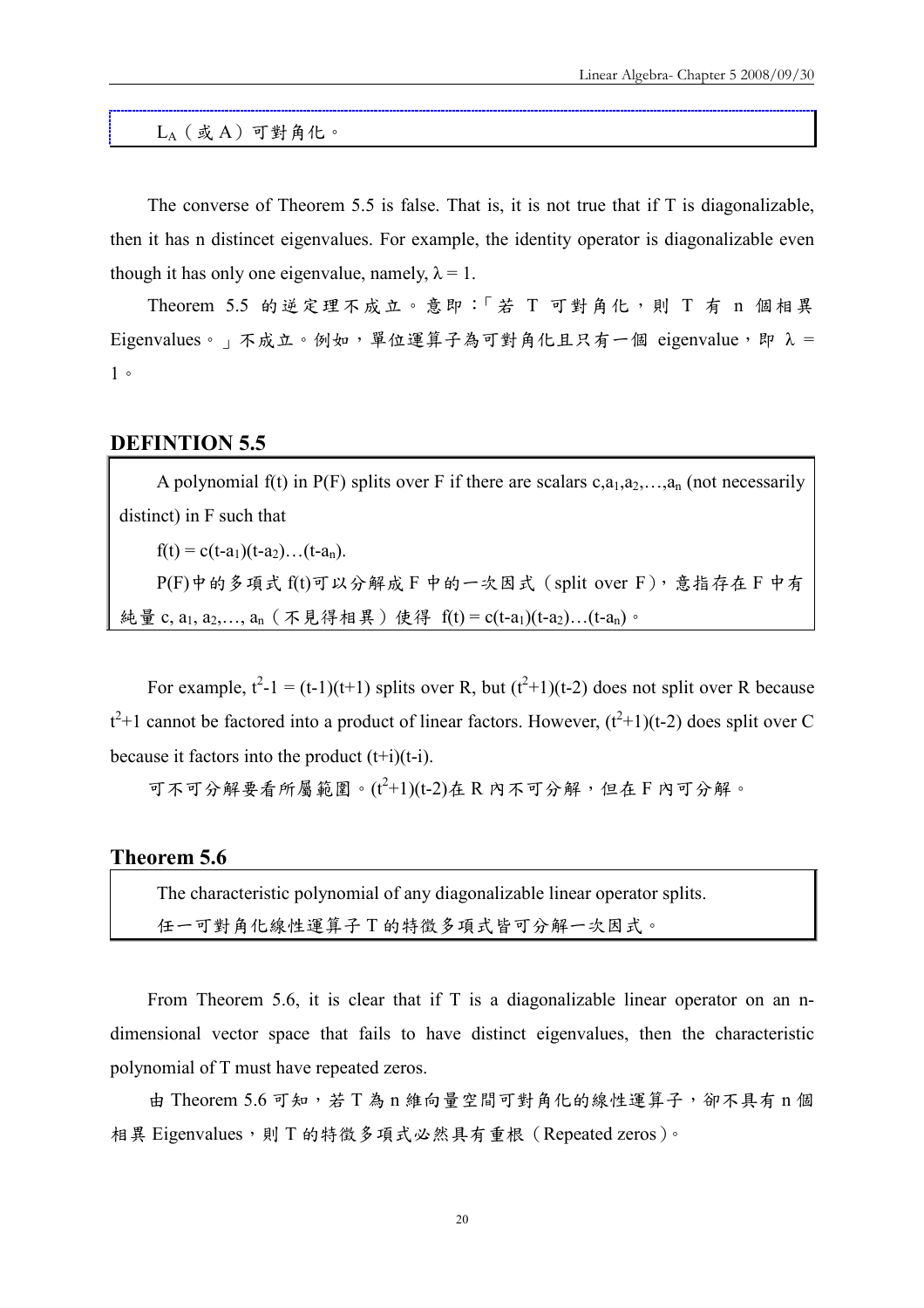The converse of Theorem 5.6 is false; that is, the characteristic polynomial of T may split, but T need not be diagonalizable.

Theorem 5.6 的逆定理不成立:T 的特徵多項式可以分解成一次因式,未必意謂 T 可對角化。

#### DEFINTION 5.6

Let  $\lambda$  be an eigenvalue of a linear operator or matrix with characteristic polynomial f(t). The (algebraic) multiplicity of  $\lambda$  is the largest positive integer k for which (t- $\lambda$ )<sup>k</sup> is a factor of  $f(t)$ .

若 λ 為某一線性運算子或矩陣的特徵多項式 f(t) 的 Eigenvalue,λ 的相重數 k, 為讓  $(t-\lambda)^k$ 成為 $f(t)$  的 factor 的最大正整數。

#### EXAMPLE 2

|                                                     |  | $(3 \ 1 \ 0)$                             |  |
|-----------------------------------------------------|--|-------------------------------------------|--|
| Let $A = \begin{bmatrix} 0 & 3 & 4 \end{bmatrix}$ . |  |                                           |  |
|                                                     |  | $\begin{pmatrix} 0 & 0 & 4 \end{pmatrix}$ |  |

Which has characteristic polynomial  $f(t) = -(t-3)^2(t-4)$ . Hence  $\lambda = 3$  is an eigenvalue of A with multiplicity 2, and  $\lambda = 4$  is an eigenvalue of A with multiplicity 1.  $\lambda = 3$ 的相重數為 $2$ 。

If T is a diagonalizable linear operator on a finite-dimensional vector space V, then there is an ordered basis β for V consisting of eigenvectors of T. We know from Theorem 5.1 that  $[T]_β$  is a dignoal matrix in which the diagonal entries are the eigenvalues of T. Since the characteristic polynomial of T is det( $[T]_p$ -tI), it is easily seen that each eigenvalue of T must occur as a diagonal entry of  $[T]_p$  exactly as many times as its multiplicity.

若 T 為有限維度向量空間 C 內一個可對角化的線性運算子,則存在一有序基底  $\beta$ ,且該有序基底係由 T 的 Eigenvectors 所組成。由 Theorem 5.1 得知,[T]<sub>β</sub>為對角矩 陣,且對角線元素為 T 的 Eigenvalues。由於 T 的特徵多項式為 det( $\left[ T \right]_β$ -tI), 故 T 的每 一個 Eigenvalues 必定出現在 $[T]_β$  的對角線上,且出現的次數等於該 Eigenvalue 的相重 數(as many times as its multiplicity)。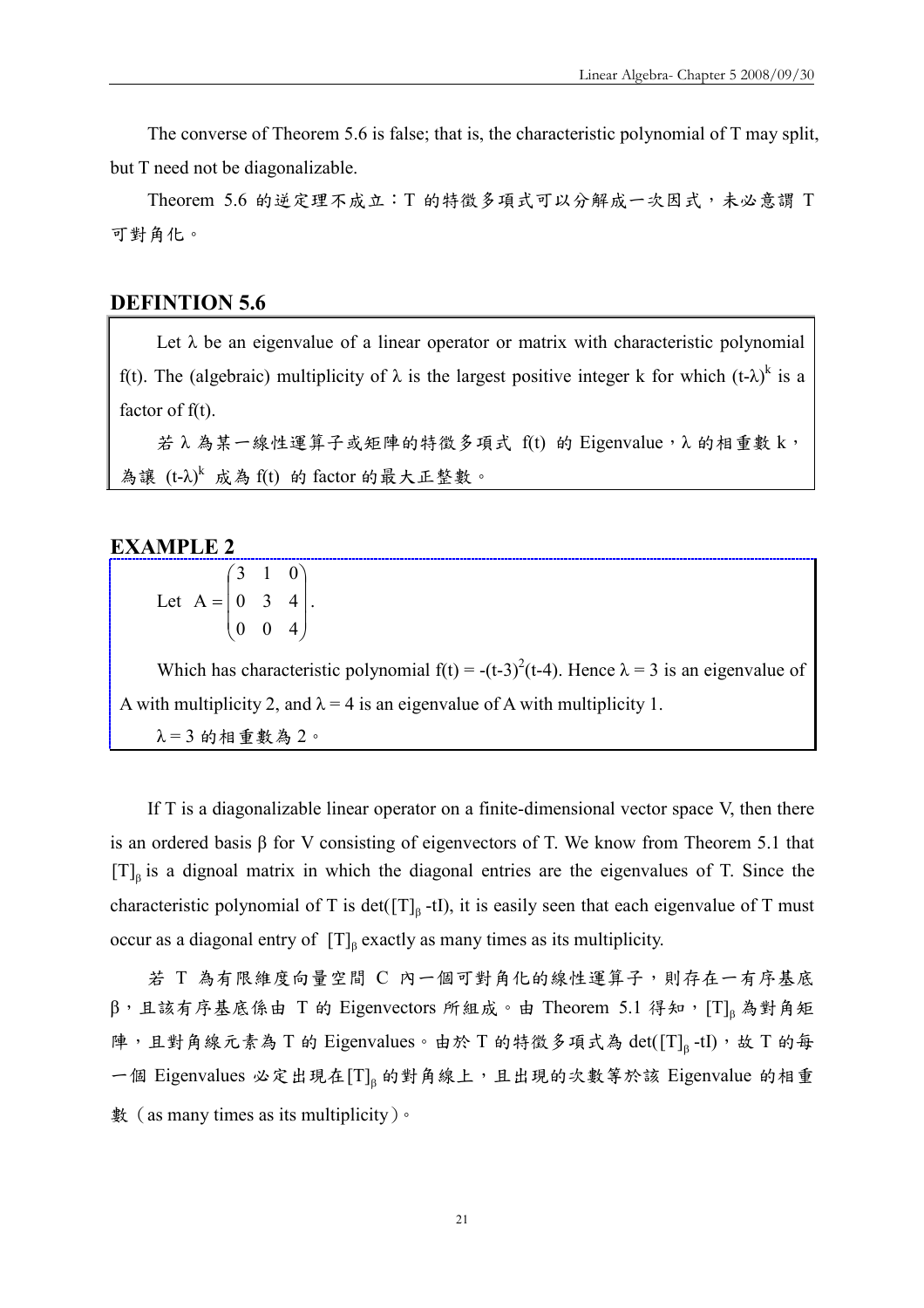#### DEFINTION 5.7 Eigenspace (固有空間) Eλ

Let T be a linear operator on a vector space V, and  $\lambda$  be an eigenvalue of T. Define  $E_{\lambda}$ =  $\{x \in V; T(x) = \lambda x\} = N(T - \lambda I_v)$ . The set  $E_\lambda$  is called the eigenspace of T corresponding to the eigenvalue  $\lambda$ . Analogously, we define the eigenspace of a square matrix A to be the eigenspace of  $L_A$ .

若 T 為向量空間 V 的線性運算子,且 λ 為 T 的 Eigenvalue。定義 Eλ = {x∈V;  $T(x) = \lambda x$ } = N(T - λI<sub>V</sub>), 並稱 E<sub>λ</sub>為 T 對應於 Eigenvalue  $\lambda$  的 Eigenspace (固有空 間)。同理,A 的 Eigenspace 即為 L<sup>A</sup> 的 Eigenspace。

If A is an n×n matrix with an eigenvalue  $\lambda$ , then the set of all eigenvectors of  $\lambda$ together with the zero vector is a subspace of V. This subspace is called the eigenspace of λ .

 $v_1$  and  $v_2$  are eigenvectors corresponding to  $\lambda$  $Av_1=\lambda v_1$ ,  $Av_2=\lambda v_2$  $A(v_1 + v_2) = Av_1 + Av_2 = \lambda v_1 + \lambda v_2 = \lambda (v_1 + v_2)$ i.e.  $x_1 + x_2$  is an eigenvector corresponding to  $\lambda$  $A(cv_1) = c(Av_1) = c(\lambda v_1) = \lambda (cv_1)$ i.e.  $cx_1$  is an eigenvector corresponding to  $\lambda$ 

#### Dimension of  $E_i$

Clearly,  $E_{\lambda}$  is a subspace of V consisting of the zero vector and the eigenvectors of T corresponding to the eigenvalues  $\lambda$ . The maximum number of linearly independent eigenvectors of T corresponding to the eigenvalues  $\lambda$  is therefore the **dimension of E**<sub> $\lambda$ </sub>.

顯然, E<sub>λ</sub> 是 V 的子空間, 係由零向量與 T 內相對應 Eigenvalue λ 的 Eigenvectors 所組成。因此 T 中對應 Eigenvalues λ 的線性獨立 Eigenvectors 最多個數即為 E<sup>λ</sup> 的維 度。

#### Theorem 5.7 Dimension of  $E_{\lambda}$  vs. Multiplicity of  $\lambda$

Let T be a linear operator on a finite-dimensional vector space V, and let  $\lambda$  be an eigenvalue of T having multiplicity m. Then  $1 \leq dim(E_{\lambda}) \leq m$ .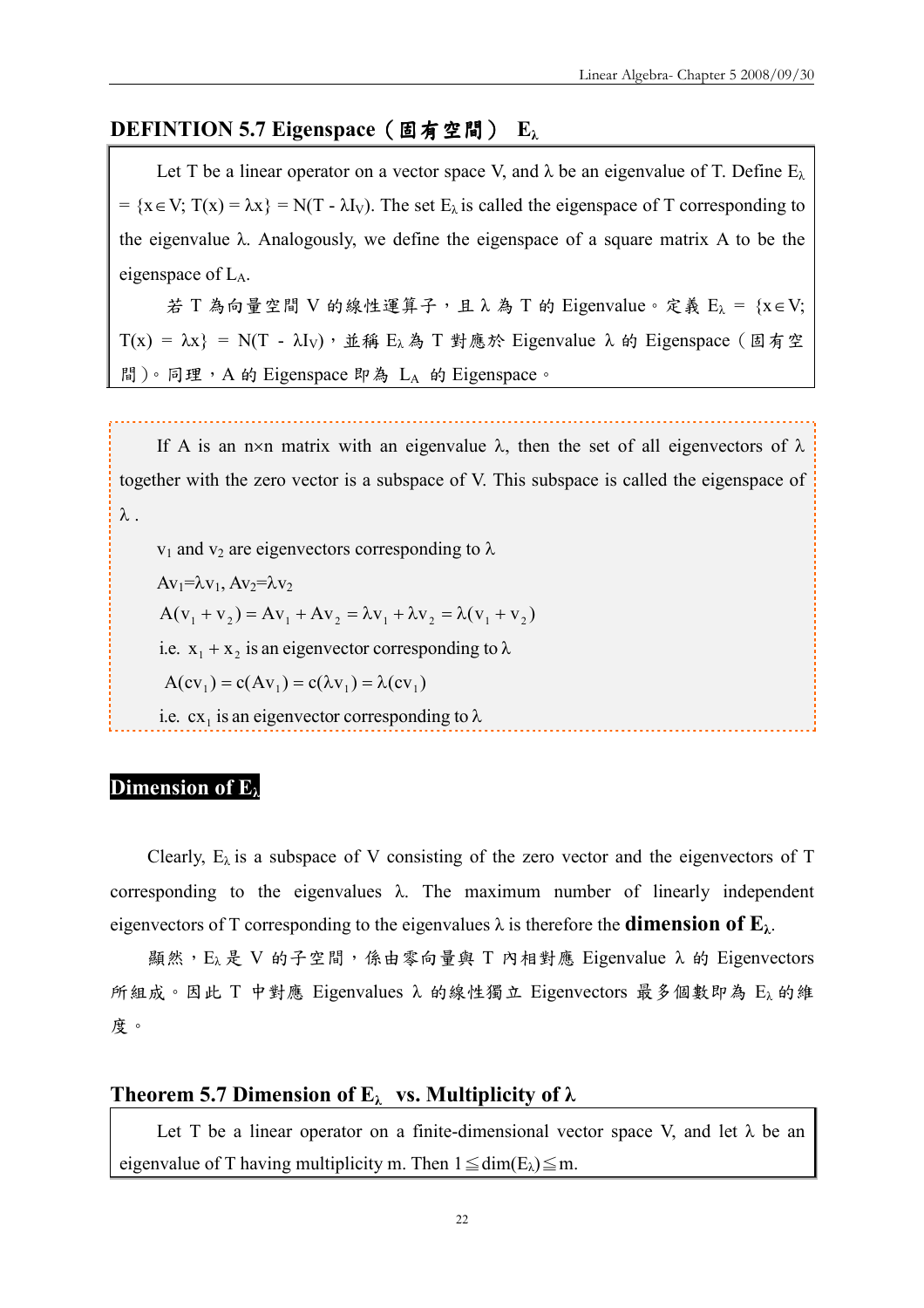令 T 是有限維度向量空間 V 的線性運算子,λ 為 T 的 Eigenvalue,相重數為 m, 則 1 $\leq$ dim(E<sub>λ</sub>) $\leq$ m.

#### EXAMPLE 3

Let T be the linear operator on P<sub>2</sub>(R) defined by  $T(f(x)) = f'(x)$ . The matrix representation of T with respect to the standard ordered basis  $\beta = \{1, x, x^2\}$  for P<sub>2</sub>(R) is

$$
[\mathrm{T}]_{\beta} = \begin{pmatrix} 0 & 1 & 0 \\ 0 & 0 & 2 \\ 0 & 0 & 0 \end{pmatrix} . \quad (=A)
$$

Consequently, the characteristic polynomial of T is

 $t^3$  $0 \t 0 \t -t$ 0  $-t$  2 t 1 0  $det([T]_6 - tI) = det \begin{vmatrix} 0 & -t & 2 \end{vmatrix} = \overline{\phantom{a}}$  $\overline{\phantom{a}}$  $\overline{\phantom{a}}$  $\bigg)$  $\setminus$  $\overline{\phantom{a}}$  $\mathsf{I}$  $\mathbf{I}$  $\setminus$ ſ − − −  $_{\beta}$  – tI) =

Thus T has only one eigenvalue with multiplicity 3.

Solving  $T(f(x)) = f'(x) = 0$  shows that  $E_{\lambda} = N(T - \lambda I) = N(T)$  is the subspace of  $P_2(R)$ consisting of the constant polynomials.

$$
(\mathbf{A} - \lambda \mathbf{I})\mathbf{x} = \begin{bmatrix} 0 & 1 & 0 \\ 0 & 0 & 2 \\ 0 & 0 & 0 \end{bmatrix} \begin{bmatrix} \mathbf{x}_1 \\ \mathbf{x}_2 \\ \mathbf{x}_3 \end{bmatrix} = \begin{bmatrix} 0 \\ 0 \\ 0 \end{bmatrix}
$$

 $\rightarrow$ x<sub>1</sub> = a, x<sub>2</sub> = x<sub>3</sub> = 0

So  $\{1\}$  is a basis for E<sub> $\lambda$ </sub>, and therefore dim(E<sub> $\lambda$ </sub>) = 1.

Consequently, there is no basis for  $P_2(R)$  consisting of eigenvectors of T, and therefore T is not diagonalizable.

T 只有一個 Eigenvalue  $(\lambda = 0)$ , 其相重數 3,解 T(f(x)) = f'(x) = 0 證明 E<sub> $\lambda$ </sub> =  $N(T - \lambda I) = N(T)$ 是  $P_2(R)$ 的子空間,是常數多項式所組成。{1}是 Eλ的基底,dim(Eλ) = 1。

#### EXAMPLE 4

Let T be the linear operator on  $R<sup>3</sup>$  defined by  $\overline{\phantom{a}}$  $\overline{\phantom{a}}$  $\overline{\phantom{a}}$ J  $\setminus$  $\mathsf{I}$  $\mathsf{I}$  $\mathsf{I}$  $\setminus$ ſ  $a_1 + 4a_3$ + + = 1 2 3 a2 a3 a2 T .  $4a_1 + a_3$  $\overline{\phantom{a}}$  $\overline{\phantom{a}}$  $\overline{\phantom{a}}$  $\left(a_{3}\right)$  $\setminus$  $\mathbf{r}$  $\mathbf{I}$ ſ  $a_{2}$  $a<sub>1</sub>$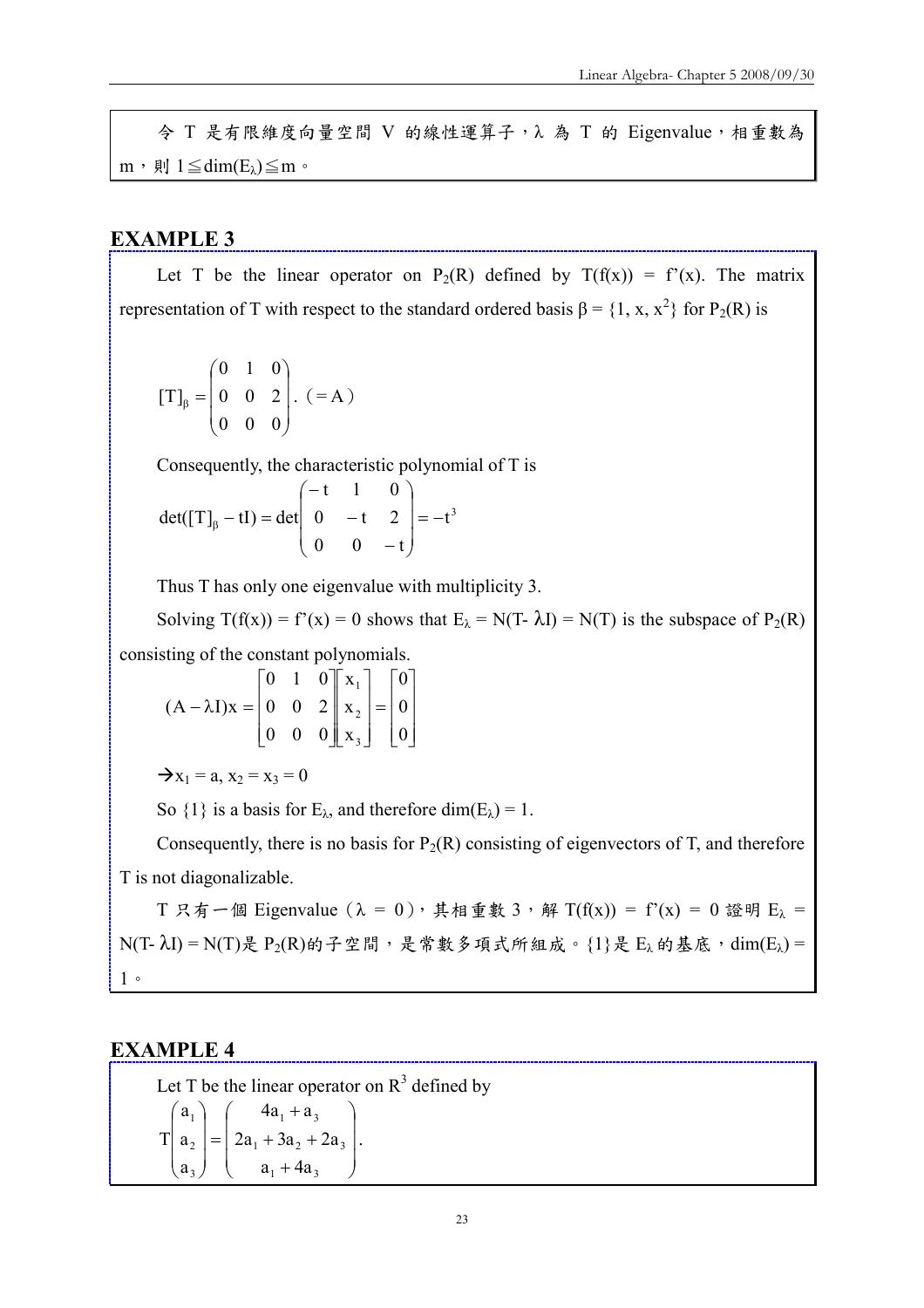We determine the eigenspace of T corresponding to each eigenvalue. Let  $\beta$  be the standard ordered basis for  $R<sup>3</sup>$ . Then

$$
[\mathrm{T}]_{\beta} = \begin{pmatrix} 4 & 0 & 1 \\ 2 & 3 & 2 \\ 1 & 0 & 4 \end{pmatrix} = \mathrm{A}
$$

and hence the characteristic polynomial of T is

$$
det([T]_{\beta} - tI) = det \begin{pmatrix} 4 - t & 0 & 1 \\ 2 & 3 - t & 2 \\ 1 & 0 & 4 - t \end{pmatrix} = -(t - 5)(t - 3)^{2}
$$

So the eigenvalues of T are  $\lambda_1 = 5$  and  $\lambda_2 = 3$  with multiplicities 1 and 2 respectively. Since

$$
E_{\lambda_1} = N(T - \lambda_1 I) = \begin{cases} \begin{pmatrix} x_1 \\ x_2 \\ x_3 \end{pmatrix} \in R^3 : \begin{pmatrix} -1 & 0 & 1 \\ 2 & -2 & 2 \\ 1 & 0 & -1 \end{pmatrix} \begin{pmatrix} x_1 \\ x_2 \\ x_3 \end{pmatrix} = \begin{pmatrix} 0 \\ 0 \\ 0 \end{pmatrix},
$$

 $E_{\lambda}$  is the solution space of the system of linear equations  $x_1 - x_3 = 0$  $2x_1 - 2x_2 + 2x_3 = 0$  $-x_1 + x_3 = 0$ 

It is easily seen that

$$
\begin{Bmatrix} 1 \\ 2 \\ 1 \end{Bmatrix}
$$
 is a basis for E<sub>λ1</sub>. Hence dim(E<sub>λ1</sub>) = 1

Similaryly,  $E_{\lambda_2} = N(T - \lambda_2 I)$  is the solution space of the system of linear equations  $x_1 + x_3 = 0$ 

$$
2x1 + 2x3 = 0
$$

$$
x1 + x3 = 0
$$

The general solution to the system

$$
\begin{pmatrix} x_1 \\ x_2 \\ x_3 \end{pmatrix} = s \begin{pmatrix} 0 \\ 1 \\ 0 \end{pmatrix} + t \begin{pmatrix} -1 \\ 0 \\ 1 \end{pmatrix}, \text{ for } s, t \in \mathbb{R}.
$$

It follows that

$$
\begin{Bmatrix}\n0 \\
1 \\
0\n\end{Bmatrix},\n\begin{bmatrix}\n-1 \\
0 \\
1\n\end{bmatrix}
$$
\nis a basis for E<sub>λ2</sub>. Hence dim(E<sub>λ2</sub>) = 2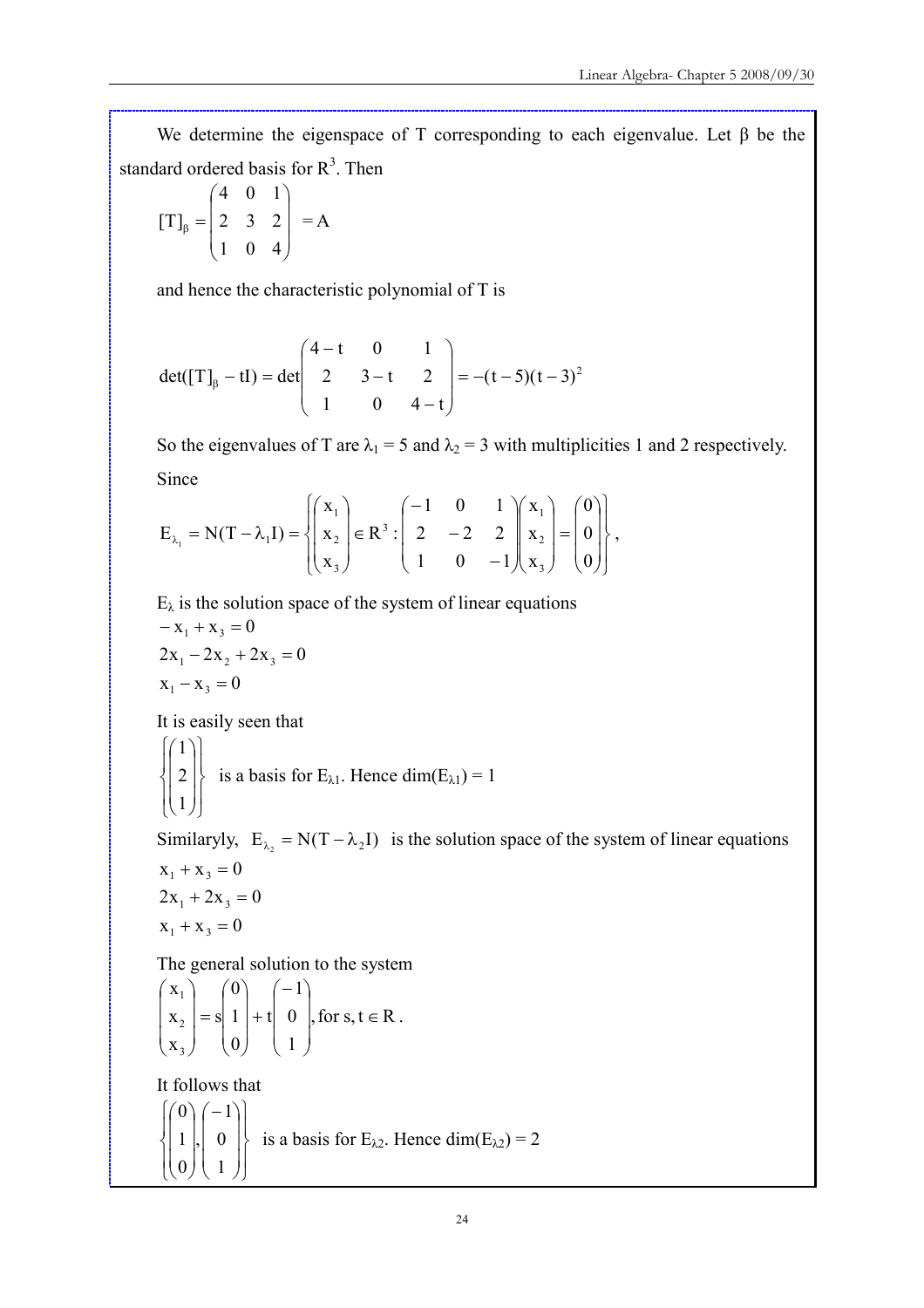$\rfloor$  $\overline{\phantom{a}}$ 

## EXAMPLE

Find the eigenvalues and corresponding eigenspaces of  $A = \begin{bmatrix} 1 & 1 \\ 0 & 1 \end{bmatrix}$  $\mathsf{L}$ L − 0 1 1 0  $A = \begin{bmatrix} 1 & 1 \\ 0 & 1 \end{bmatrix}$ 

If 
$$
v = (x, y)
$$
 then  $Av = \begin{bmatrix} -1 & 0 \\ 0 & 1 \end{bmatrix} \begin{bmatrix} x \\ y \end{bmatrix} = \begin{bmatrix} -x \\ y \end{bmatrix}$ 

For a vector on the  $x$ -axis

$$
\begin{bmatrix} -1 & 0 \\ 0 & 1 \end{bmatrix} \begin{bmatrix} x \\ 0 \end{bmatrix} = \begin{bmatrix} -x \\ 0 \end{bmatrix} = -1 \begin{bmatrix} x \\ 0 \end{bmatrix}
$$
Eigenvalue  $\lambda_1 = -1$ 

For a vector on the  $x$ -axis

$$
\begin{bmatrix} -1 & 0 \\ 0 & 1 \end{bmatrix} \begin{bmatrix} 0 \\ y \end{bmatrix} = \begin{bmatrix} 0 \\ y \end{bmatrix} = 1 \begin{bmatrix} 0 \\ y \end{bmatrix}
$$
Eigenvalue  $\lambda_2 = +1$ 

Geometrically, multiplying a vector  $(x, y)$  in  $R^2$  by the matrix A corresponds to a reflection in the y-axis.

The eigenspace corresponding to  $\lambda_1$ = -1 is the x-axis.

The eigenspace corresponding to  $\lambda_2$ = 1 is the y-axis.



### EXAMPLE

| Find the eigenvalues and corresponding eigenspaces of $A = \begin{vmatrix} 3 & 1 & 0 \end{vmatrix}$ |  |                                            |  |
|-----------------------------------------------------------------------------------------------------|--|--------------------------------------------|--|
|                                                                                                     |  | $\begin{vmatrix} 0 & 0 & -2 \end{vmatrix}$ |  |
|                                                                                                     |  |                                            |  |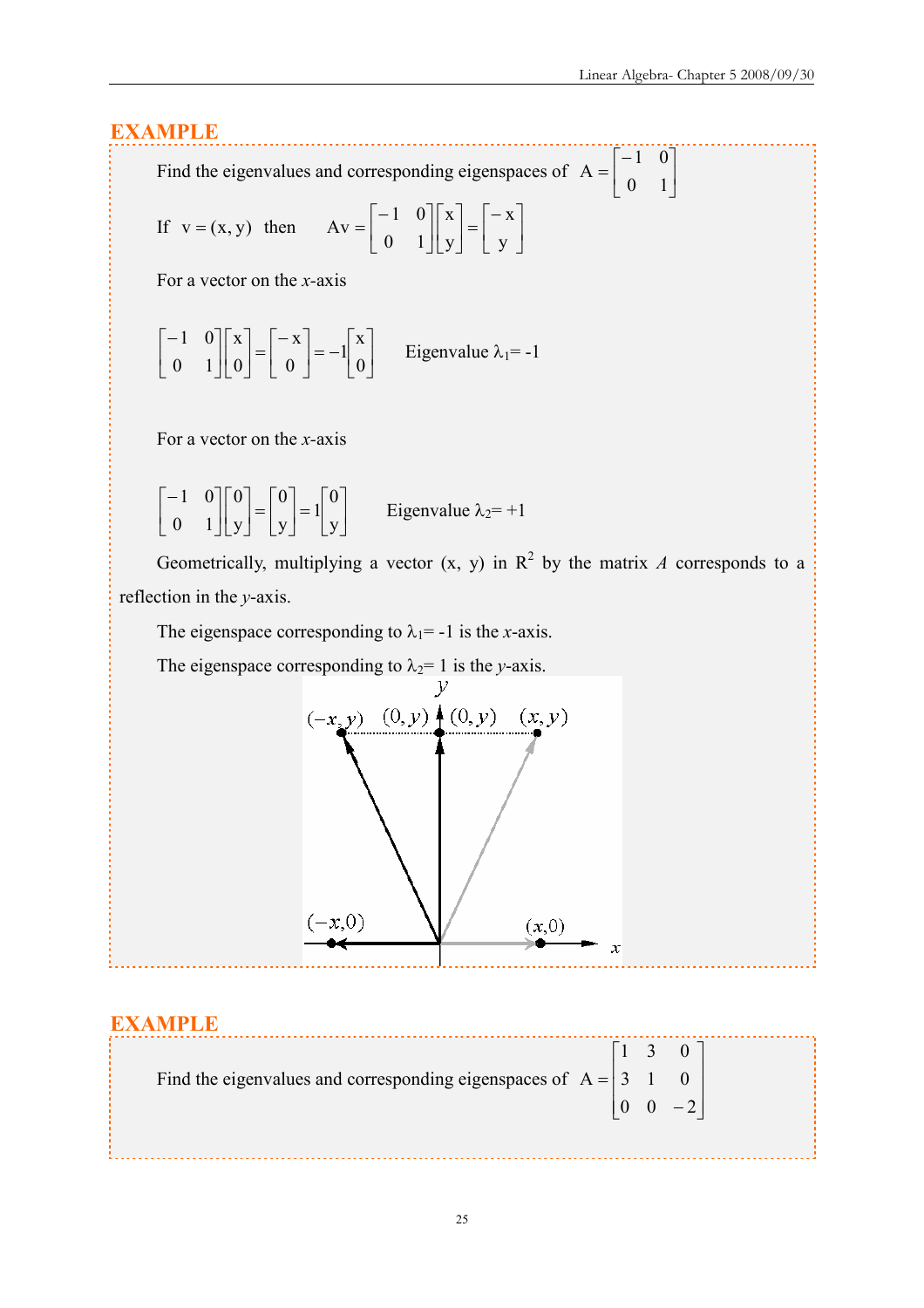$$
|\mathbf{A} - \lambda \mathbf{I}| = \begin{bmatrix} 1 - \lambda & 3 & 0 \\ 3 & 1 - \lambda & 0 \\ 0 & 0 & -2 - \lambda \end{bmatrix} = (\lambda + 2)^2 (\lambda - 4)
$$

Eigenvalues  $\lambda_1$ = 4,  $\lambda_2$ = -2

The eigenspaces for these two eigenvalues are as follows.

 $E_{\lambda 1} = \{ (1, 1, 0) \}$  corresponding to  $\lambda_1 = 4$ 

 $E_{\lambda 2} = \{ (1, -1, 0), (0, 0, 1) \}$  corresponding to  $\lambda_2 = -2$ 

## EXAMPLE

| Find the eigenvalues and corresponding eigenspaces of $A = \begin{bmatrix} 1 & 0 & 0 & 0 \\ 0 & 1 & 5 & -10 \\ 1 & 0 & 2 & 0 \end{bmatrix}$ |  |      |  |
|---------------------------------------------------------------------------------------------------------------------------------------------|--|------|--|
|                                                                                                                                             |  |      |  |
|                                                                                                                                             |  |      |  |
|                                                                                                                                             |  | 1003 |  |

Characteristic equation

$$
|\mathbf{A} - \lambda \mathbf{I}| = \begin{vmatrix} 1 - \lambda & 0 & 0 & 0 \\ 0 & 1 - \lambda & 5 & -10 \\ 1 & 0 & 2 - \lambda & 0 \\ 1 & 0 & 0 & 3 - \lambda \end{vmatrix} = (\lambda - 1)^2 (\lambda - 2)(\lambda - 3) = 0
$$

Eigenvalues  $\lambda_1=1$ ,  $\lambda_2=2$ ,  $\lambda_3=3$ 

For 
$$
\lambda_1 = 1
$$

$$
(A - \lambda_1 I)x = \begin{bmatrix} 0 & 0 & 0 & 0 \\ 0 & 0 & 5 & -10 \\ 1 & 0 & 1 & 0 \\ 1 & 0 & 0 & 2 \end{bmatrix} \begin{bmatrix} x_1 \\ x_2 \\ x_3 \\ x_4 \end{bmatrix} = \begin{bmatrix} -2t \\ s \\ 0 \\ t \end{bmatrix}
$$
  
\n
$$
\Rightarrow \begin{bmatrix} x_1 \\ x_2 \\ x_3 \\ x_4 \end{bmatrix} = \begin{bmatrix} -2t \\ s \\ 2t \\ t \end{bmatrix} = s \begin{bmatrix} 0 \\ 1 \\ 0 \\ 0 \end{bmatrix} + t \begin{bmatrix} -2 \\ 0 \\ 2 \\ 1 \end{bmatrix}, s, t \neq 0
$$
  
\n
$$
\Rightarrow \begin{bmatrix} 0 \\ 1 \\ 0 \\ 0 \end{bmatrix} \begin{bmatrix} -2 \\ 2 \\ 2 \\ 1 \end{bmatrix} \text{ is a basis for the eigenspace of A corresponding to } \lambda_1 = 1
$$
  
\nFor  $\lambda_2 = 2$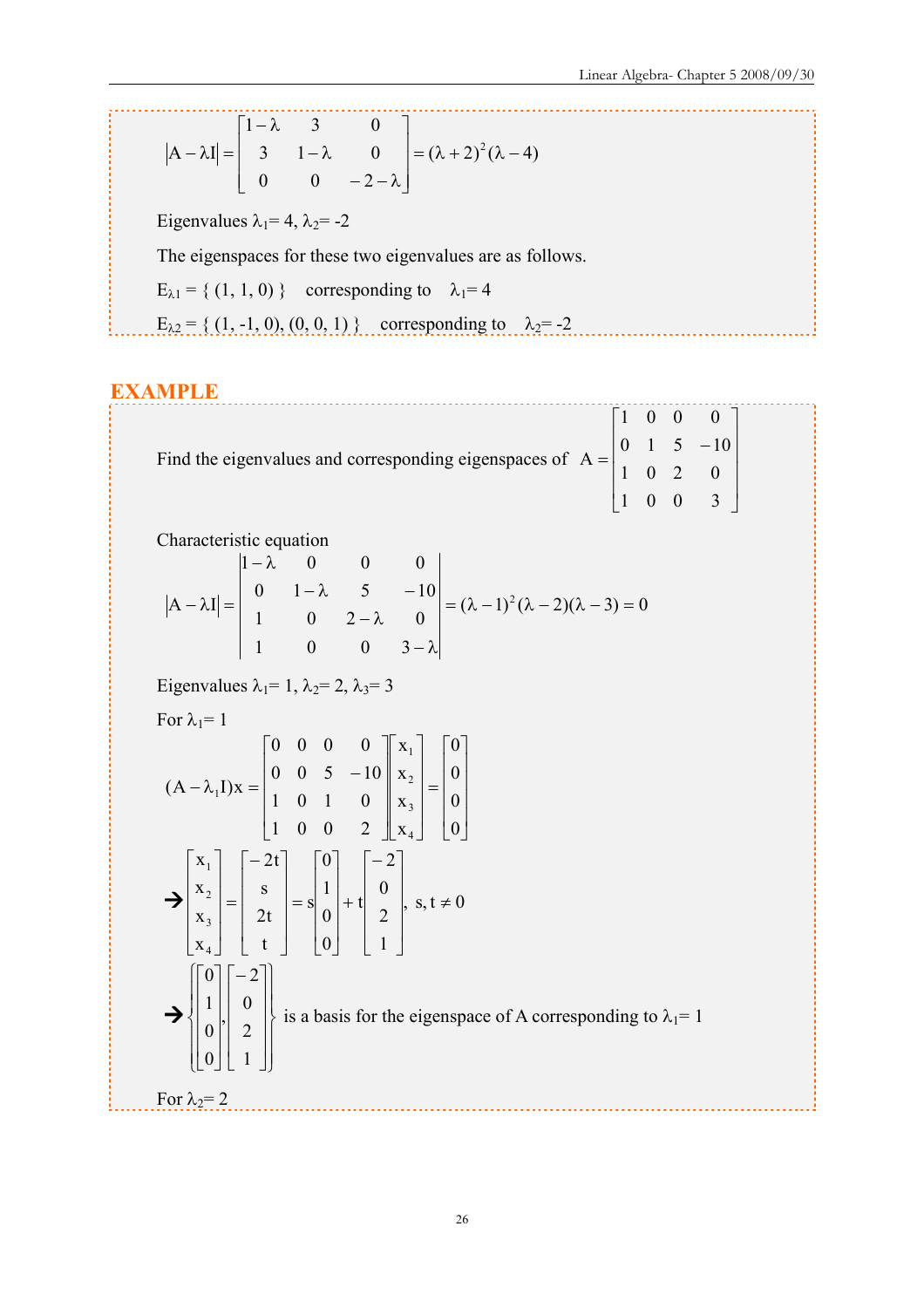

#### Lemma

Let T be a linear operator on a finite-dimensional vector space V, and let  $\lambda_1, \lambda_2, ..., \lambda_k$ be distinct eigenvalues of T. For each  $i = 1, 2, ..., k$ , let  $v_i \in E_\lambda$ , the eigenspace corresponding to  $\lambda$ . If  $v_1 + v_2 + ... + v_k = 0$ , then  $v_i = 0$  for all i.

 $\hat{\varphi}$  T 是有限為度向量空間 V 的線性運算子,且  $\lambda_1$ ,  $\lambda_2$ ,...,  $\lambda_k$  為 k 個相異 Eigenvalues。v<sub>1</sub>, v<sub>2</sub>,..., v<sub>k</sub> 為相對應  $\lambda$  的 eigenvectors。若 v<sub>1</sub>+ v<sub>2</sub>+...+v<sub>k</sub> = 0,則 v<sub>i</sub> =  $0<sup>°</sup>$ 

#### 【Proof】

Suppose otherwise. By renumbering if necessary, suppose that, for  $1 \le m \le k$ , we have  $v_i \neq 0$  for  $1 \leq i \leq m$ , and  $v_i = 0$  for  $i > m$ . Then, for each  $i \leq m$ ,  $v_i$  is an eigenvector of T corresponding to  $\lambda_i$  and  $v_1 + v_2 + ... + v_m = 0$ . According to Theorem 5.5, these  $v_i$ 's are linearly independent. We conclude that, therefore, that  $v_i = 0$  for all i.

#### Theorem 5.8

Let T be a linear operator on a vector space V, and let  $\lambda_1, \lambda_2, \ldots, \lambda_k$  be distinct eigenvalues of T. For each  $i = 1, 2, ..., k$ , let  $S_i$  be a finite linearly independent subset of eigenspace  $E_{\lambda}$ . Then  $S = S_1 \cup S_2 \cup ... \cup S_k$  is a linear independent subset of V.

 $\hat{\varphi}$  T 是有限為度向量空間 V 的線性運算子,且  $\lambda_1$ ,  $\lambda_2$ ,...,  $\lambda_k$  為 k 個相異 Eigenvalues。S<sub>i</sub> 是 Eigensapce E<sub>λ</sub>的線性獨立子集合,則 S = S<sub>1</sub> U S<sub>2</sub> U... U S<sub>k</sub> 是 V 的線 性獨立子集合。

【Proof】

Suppose that for each i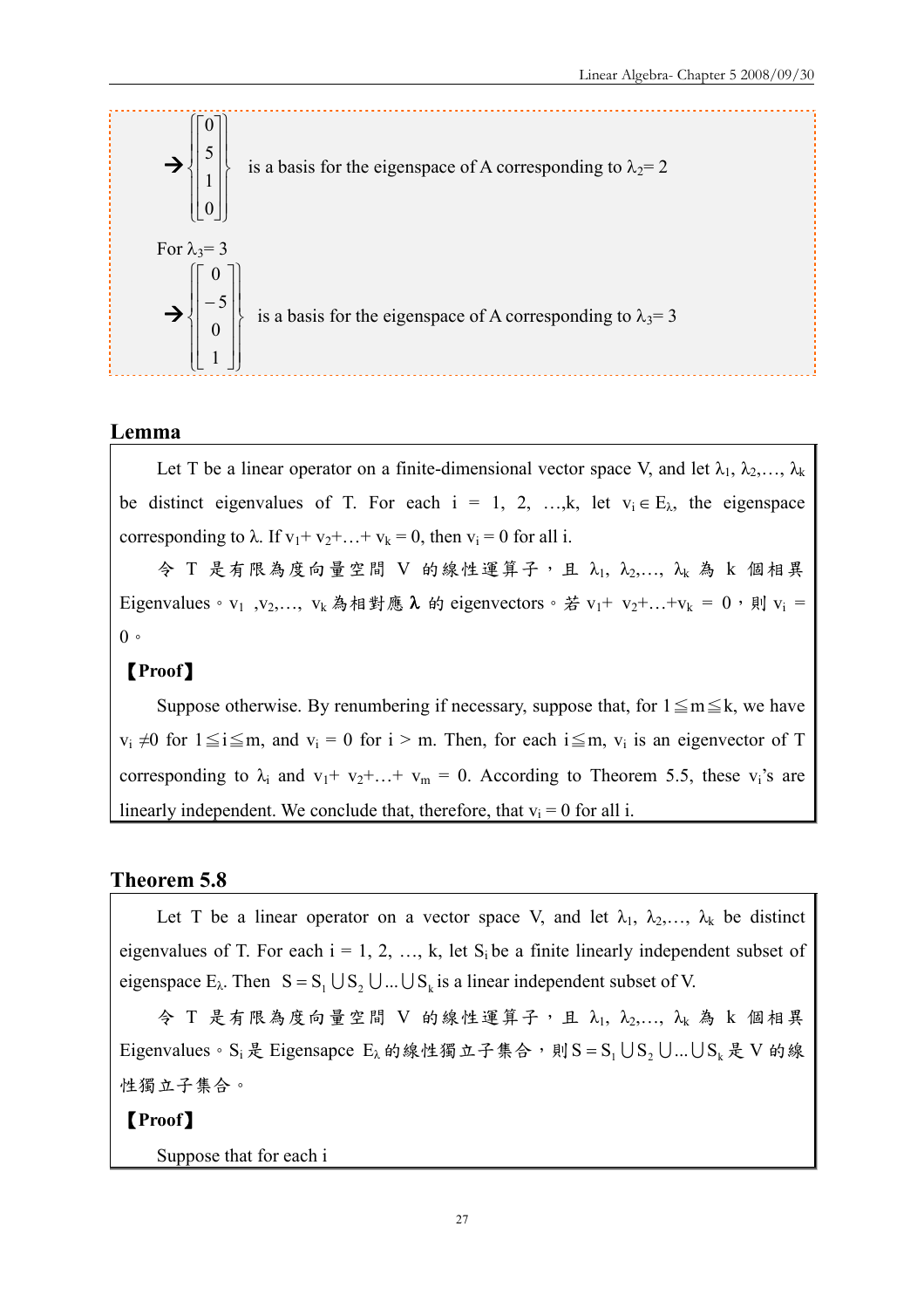$S_i = \{V_{i1}, V_{i2}, ..., V_{in}\}.$ Then  $S = \{v_{ii} : 1 \le j \le n_i, \text{ and } 1 \le i \le k\}.$ Consider any  $\{a_{ii}\}\$  such that  $\sum_{i=1}^k\sum_{j=1}^{n_i}a_{ij}v_{ij}=$ n ij <sup>v</sup>ij  $\sum_{i=1}^{n} a_{ii} v_{ii} = 0.$ 

For each i, let  $w_i = \sum_{j=1}^{n}$  $n_i$ j=1  $W_{i} = \sum a_{ij} V_{ij}$ .

Then  $w_i \in E_{\lambda i}$  for each i, and  $w_1 + ... + w_k = 0$ . Therefore, by the lemma,  $w_i = 0$  for all i. But each  $S_i$  is linearly independent, and hence  $a_{ij} = 0$  for all j.

We conclude that S is linear independent.

Theorem 5.8 tells us how to construct a linearly independent subset of eigenvectors, namely, by collecting bases for the individual eigenspaces. The next theorem tells us when the resulting set is a basis for the entire space.

Theorem 5.8 告訴我們透過個別 eigenspace 的收集找出 eigenvectors 的線性獨立子 集合。

#### Theorem 5.9

 $i = 1$ 

j=1

Let T be a linear operator on a finite-dimensional vector space V such that the characteristic polynomial of T splits. Let  $\lambda_1, \lambda_2, \ldots, \lambda_k$  be distinct eigenvalues of T. Then

(a) T is diagonalizable if and only if the multiplicity of  $\lambda_i$  is equal to dim(E<sub> $\lambda_i$ </sub>) for all i.

(b) If T is diagonalizable and  $\beta_i$  is an ordered basis for  $E_{\lambda i}$ , for each i, then  $\beta = \beta_1 \cup \beta_2 \cup ... \cup \beta_k$  is an ordered basis for V consisting of eigenvectors of T.

 $\hat{\varphi}$  T 是有限為度向量空間 V 的線性運算子,且  $\lambda_1$ ,  $\lambda_2$ ,...,  $\lambda_k$  為 k 個相異 Eigenvalues。

(a) T 可對角化的「若且唯若」條件為 λ<sup>i</sup> 的相重數等於 Eλi 的維度。

(b)若 T 可對角化且  $\beta$ i 是 E<sub>λi</sub> 的有序基底,則β = β<sub>1</sub> Uβ<sub>2</sub> U... Uβ<sub>k</sub> 為 V 的有序基 底,並由 T 的 eigenvectors 所組成。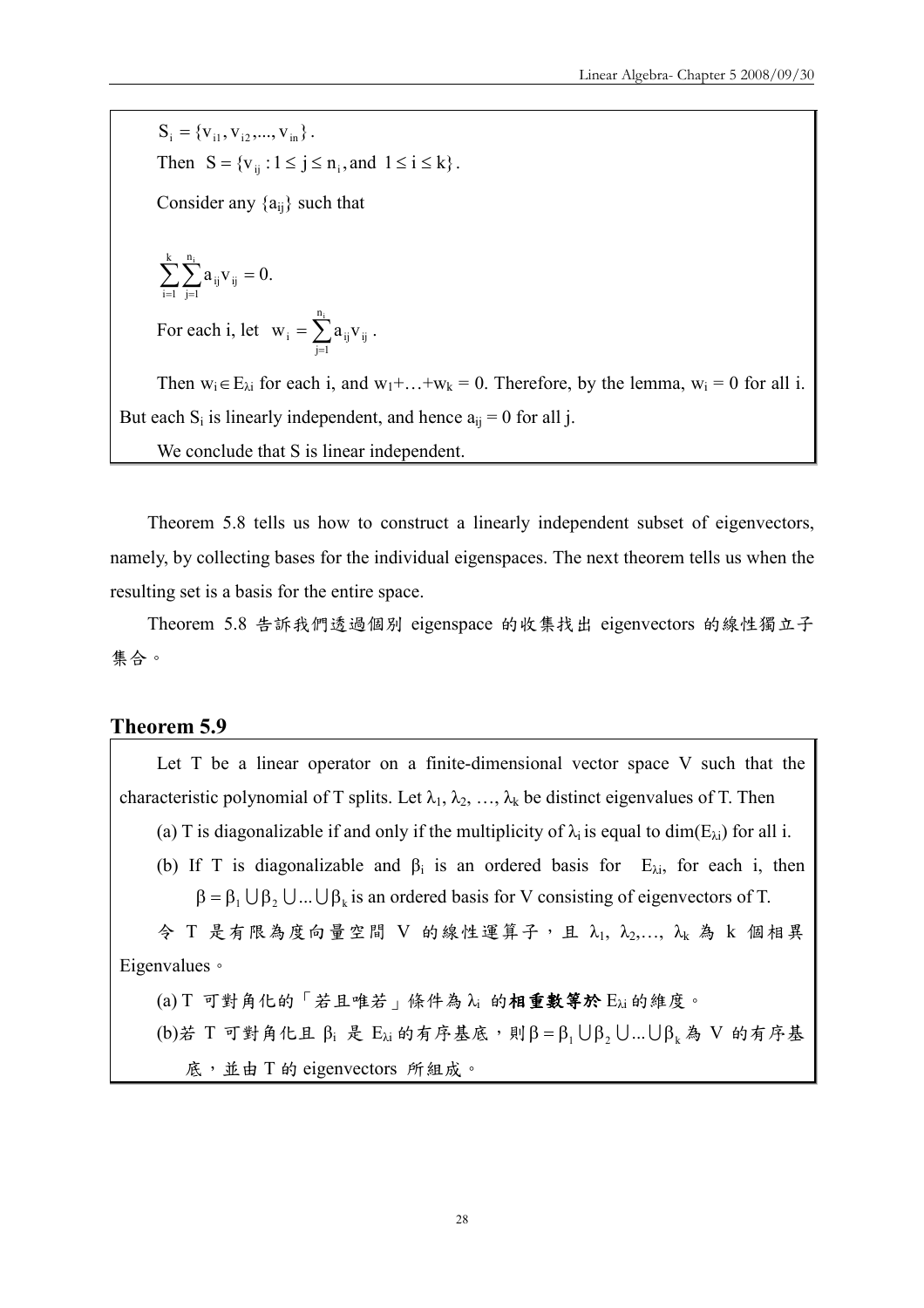## TEST for Diagonalization

Let T be a linear operator on an n-dimensional vector space V. Then T is diagonalizable if and only if both of the following conditions hold.

令 T 是 n 維向量空間 V 的線性運算子,則 T 為可對角化的「若且唯若」條件為:

- 1. The characteristic polynomial of T splits. T 的特徵多項式可分解成一次因式。
- 2. For each eigenvalue  $\lambda$  of T, the multiplicity of  $\lambda$  equals n rank(T- $\lambda$ I). 對 T 的每一個 Eigenvalue  $\lambda$ , λ 的相重數等於 n – rank(T-λI)。

#### EXAMPLE 5

We test the matrix

 $M_{3\times 3}(R)$ 0 0 4 0 3 0 3 1 0  $A = | 0 3 0 | \in M_{3 \times 3}$  $\overline{\phantom{a}}$  $\overline{\phantom{a}}$  $\overline{\phantom{a}}$ J  $\setminus$  $\mathsf{I}$  $\mathsf{I}$  $\mathsf{I}$  $\setminus$ ſ  $= |0 3 0| \in M_{3\times 3}(R)$  for diagonalizability.

The characteristic polynomial of A is det(A-tI) = -(t-4)(t-3)<sup>2</sup>, which splits, and so condition 1 of the test for diagnoalization is satisified. Also A has eigenvalues  $\lambda_1 = 4$  and  $\lambda_2$ = 3 with multiplicity 1 and 2, respectively. Since  $\lambda_1$  has multiplicity 1, condition 2 is satisified for  $\lambda_1$ . Thus we need only test condition 2 for  $\lambda_2$ .

Because  $\overline{\phantom{a}}$  $\overline{\phantom{a}}$  $\overline{\phantom{a}}$ J  $\setminus$  $\overline{\phantom{a}}$  $\mathsf{I}$  $\mathbf{I}$  $\setminus$ ſ  $-\lambda I =$ 0 0 1 0 0 0 0 1 0  $A - \lambda I = | 0 \quad 0 \quad 0 |$  has rank 2, we see that  $3 - \text{rank}(T - \lambda I) = 1$ , which is not

the multiplicity of  $\lambda_2$ . Thus condition 2 fails for  $\lambda_2$ , and A is therefore not diagonalizable.

#### EXAMPLE 6

Let T be the linear operator on  $P_2(R)$  defined by

 $T(f(x)) = f(1) + f'(0)x + (f'(0) + f''(0))x^2$ .

We first test T for diagonalizability. Let  $\alpha$  denote the standard ordered basis for P<sub>2</sub>(R) and  $B = [T]_q$ . Then  $\overline{\phantom{a}}$  $\overline{\phantom{a}}$  $\overline{\phantom{a}}$  $\bigg)$  $\backslash$  $\overline{\phantom{a}}$  $\mathsf{I}$  $\mathbf{r}$  $\setminus$ ſ = 0 1 2 0 1 0 1 1 1  $B = \begin{bmatrix} 0 & 1 & 0 \end{bmatrix}$ .

The characteristic polynomial of B, and hence of T, is  $-(t-1)^2(t-2)$ , which splits.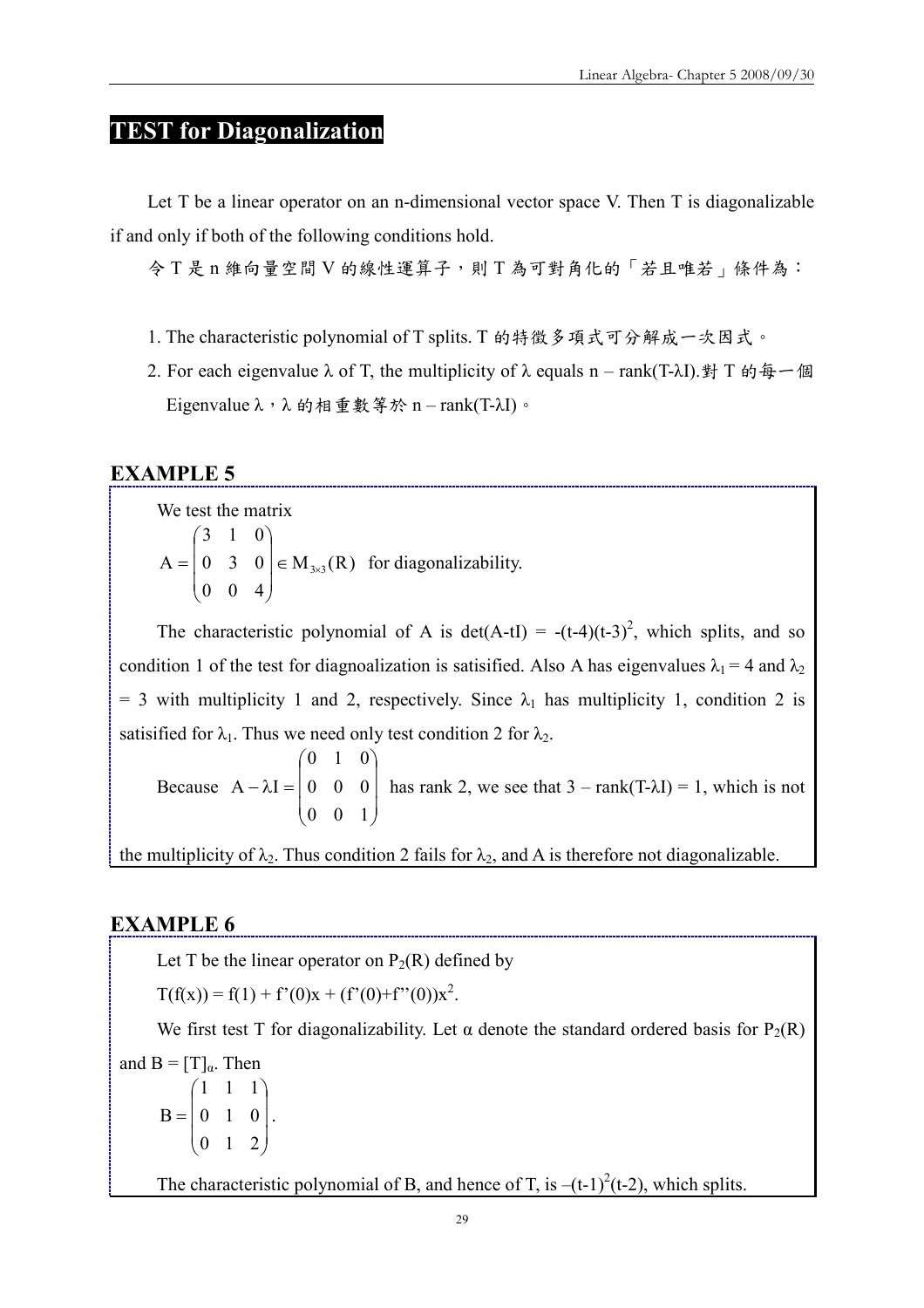Hence condition 1 of the test for diagnoalization is satisified. Also B has eigenvalues  $\lambda_1 = 1$  and  $\lambda_2 = 2$  with multiplicity 2 and 1, respectively. Condition 2 is satisfied for  $\lambda_2$ because it has multiplicity 1. So we need only verify condtion 2 for  $\lambda_1$ . For this case,

 $3 - 1 = 2$ 0 1 1 0 0 0 0 1 1  $3 - \text{rank}(B - \lambda_1 I) = 3 - \text{rank} \begin{vmatrix} 0 & 0 & 0 \end{vmatrix} = 3 - 1 =$  $\overline{\phantom{a}}$  $\overline{\phantom{a}}$  $\overline{\phantom{a}}$ J  $\backslash$  $\mathsf{I}$  $\overline{\phantom{a}}$  $\mathsf{I}$  $\setminus$ ſ  $-\text{rank}(B - \lambda_1 I) = 3 - \text{rank} \begin{vmatrix} 0 & 0 & 0 \end{vmatrix} = 3 - 1 = 2$ , which is equal to the multiplicity

of  $\lambda_1$ . Therefore T is diagonalizable.

 $\rightarrow$  Find an ordered basis  $\gamma$  for R<sup>3</sup> of eigenvectors of B. We consider each eigenvalue separately.

The eigenspace corresponding to  $\lambda_1 = 1$  is

$$
E_{\lambda_1} = N(T - \lambda_1 I) = \left\{ \begin{pmatrix} x_1 \\ x_2 \\ x_3 \end{pmatrix} \in R^3 : \begin{pmatrix} 0 & 1 & 1 \\ 0 & 0 & 0 \\ 0 & 1 & 1 \end{pmatrix} \begin{pmatrix} x_1 \\ x_2 \\ x_3 \end{pmatrix} = \begin{pmatrix} 0 \\ 0 \\ 0 \end{pmatrix} \right\},
$$

Which is the solution space for the system

$$
x_2 + x_3 = 0
$$
,  
and thus  $\gamma_1 = \begin{cases} \begin{pmatrix} 1 \\ 0 \\ 0 \end{pmatrix}, \begin{pmatrix} 0 \\ -1 \\ 1 \end{pmatrix} \end{cases}$  as a basis.

The eigenspace corresponding to  $\lambda_2$ = 2 is

$$
E_{\lambda_2} = N(T - \lambda_2 I) = \left\{ \begin{pmatrix} x_1 \\ x_2 \\ x_3 \end{pmatrix} \in R^3 : \begin{pmatrix} -1 & 1 & 1 \\ 0 & -1 & 0 \\ 0 & 1 & 0 \end{pmatrix} \begin{pmatrix} x_1 \\ x_2 \\ x_3 \end{pmatrix} = \begin{pmatrix} 0 \\ 0 \\ 0 \end{pmatrix} \right\},
$$

Which is the solution space for the system

$$
-x_1 + x_2 + x_3 = 0
$$
  
\n
$$
x_2 = 0
$$
  
\nand thus  $\gamma_2 = \begin{cases} 1 \\ 0 \\ 1 \end{cases}$  as a basis.  
\nLet  $\gamma = \gamma_1 \cup \gamma_2 = \begin{cases} 1 \\ 0 \\ 0 \end{cases}, \begin{pmatrix} 0 \\ -1 \\ 1 \end{pmatrix}, \begin{pmatrix} 1 \\ 0 \\ 1 \end{pmatrix}.$ 

Then  $\gamma$  is an ordered basis for  $R^3$  consisting of eigenvectors of B.

Finally, observe that the vectors in  $\gamma$  are the coordinate vectors relative to  $\alpha$  of the vector in the set